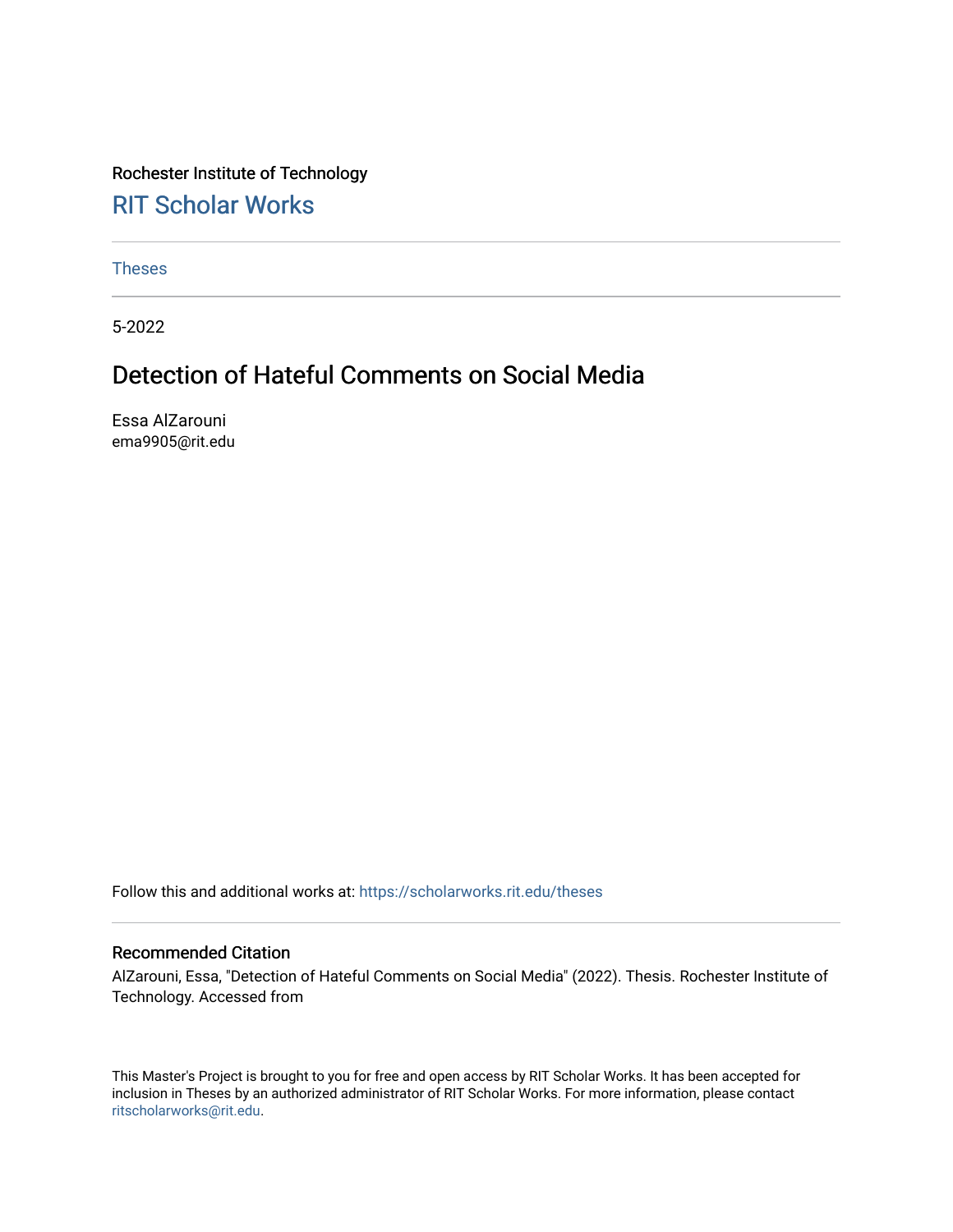# **DETECTION OF HATEFUL COMMENTS ON**

# **SOCIAL MEDIA**

by

## **Essa AlZarouni**

**A Capstone Submitted in Partial Fulfilment of the Requirements for** 

**the Degree of Master of Science in Professional Studies: Data** 

**Analytics**

**Department of Graduate Programs & Research**

**Rochester Institute of Technology RIT Dubai May 2022**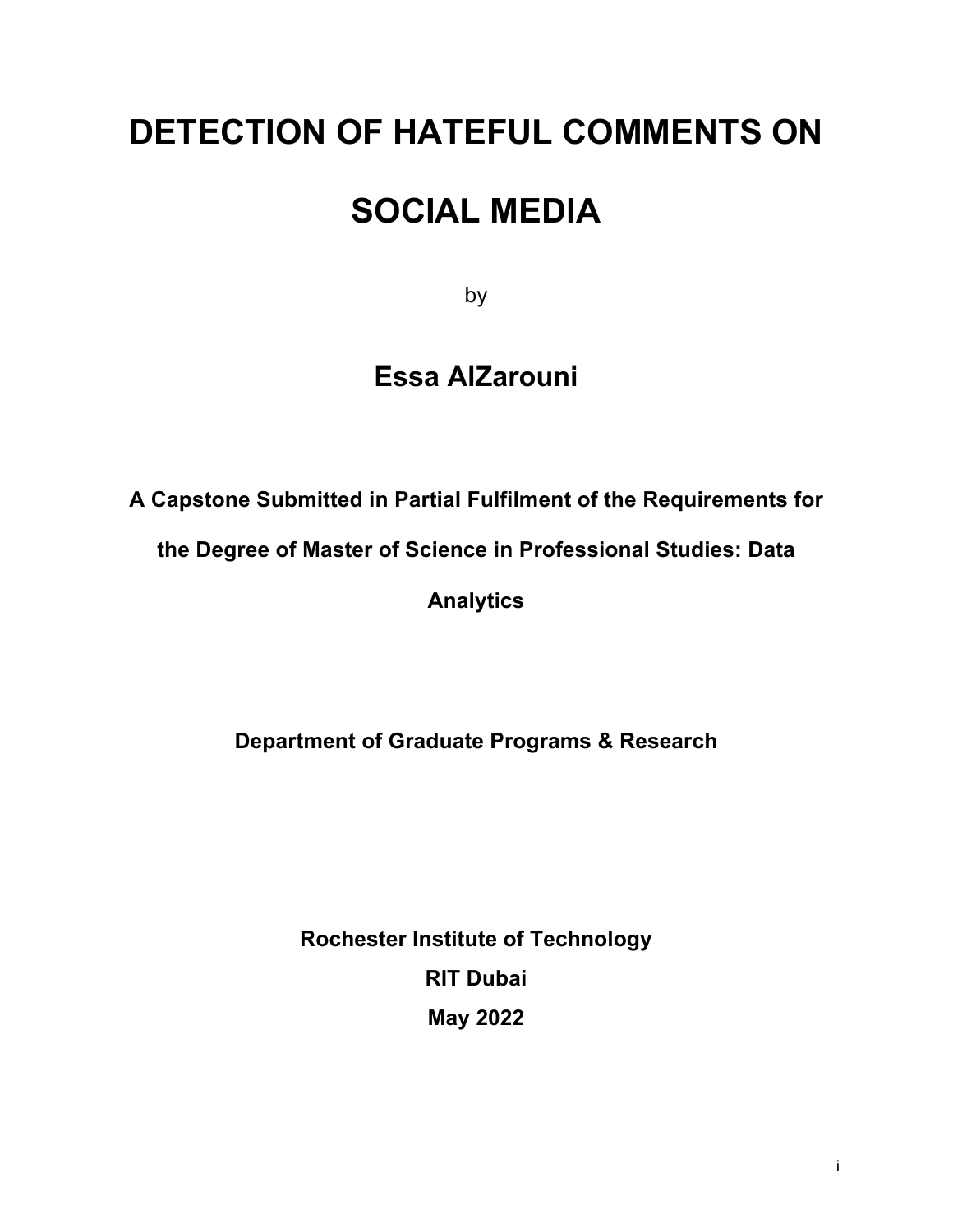

**Master of Science in Professional Studies:**

## **Data Analytics**

**Graduate Capstone Approval** 

Student Name**: Essa AlZarouni**

Graduate Capstone Title**: Detection of Hateful Comments on Social Media**

**Graduate Capstone Committee:**

**Name:** Dr. Sanjay Modak **Date:** Date:  **Chair of committee Name:** Dr. Ehsan Warriach **Date:** Date:

 **Member of committee**

i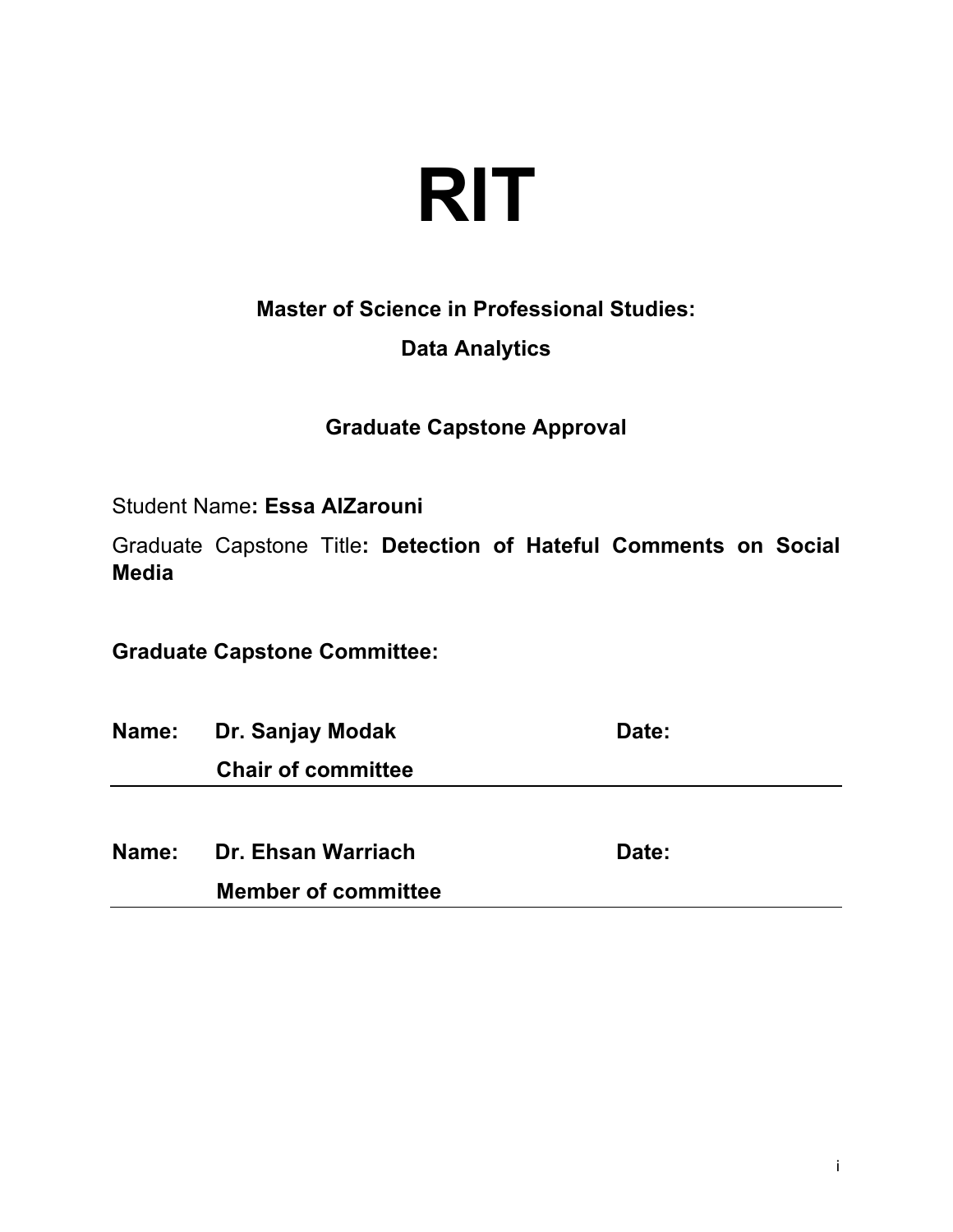## Acknowledgments

I would like to show my gratitude and appreciation to my Mother, Father, brothers, and sisters for their unwavering and unconditional support during this whole journey. I would also like to thank a friend and a brother – Saeed AlMarri - who supported me from the first day, as well, all of my extended family and friends. I would like to thank Dr. Ehsan Warriach, who was a bit tough on me, but I know it was always for my own good. Dr. Ehsan's continuous support during the whole capstone project process will never be forgotten. I would like to thank Dr. Sanjay Modak, Chair of Graduate Programs and Research at RIT Dubai, for his advice, guidance, and feedback during the whole program.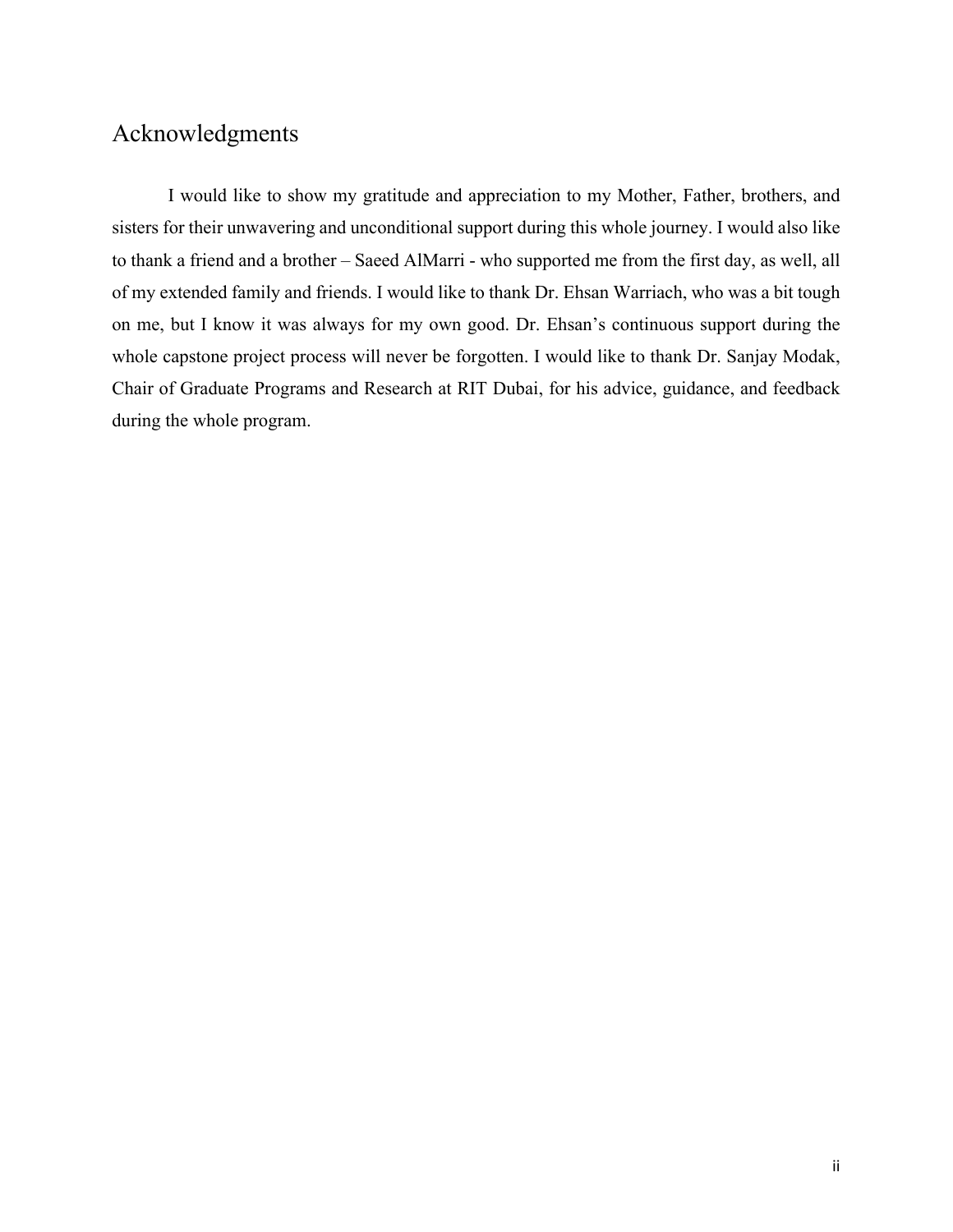## Abstract

Social media usage has grown tremendously in the contemporary communication landscape. Along with its numerous benefits, some users abuse the channels by spreading hatred, far from the intended purpose of building connections on a personal level. To date, an empirical method for detecting, quantifying, and categorizing hateful comments on social networks comprehensively and proactively is still lacking. Besides, majority of the cases remain unreported due to social confounders such as fear of victimization and the psychological implications of hateful comments, leading to a situation whereby, the detrimental effect of the situation is underestimated. The ill-defined situation in the growing online space impedes progress towards developing mechanisms and policies to mitigate the harmful effects of hate on social media, ultimately reducing the effectiveness of the platforms as effective communication tools. This proposal suggests Naïve Bayes classifier as a novel approach for detecting and classifying hateful social media comments to bridge this gap. Data set was taken from set provided by Kaggle and consisted of 30,000 Tweets. From the results of the use of this method, it was calculated that Bayes method is 62.75% accurate, which is not satisfactory. However, to bridge accuracy gap, nural algorithm was used which gain an improved accuracy of 87%.

*Key Words:* Social Networking, Connecting individuals, Twitter, Hateful Speech, Twitter hateful comments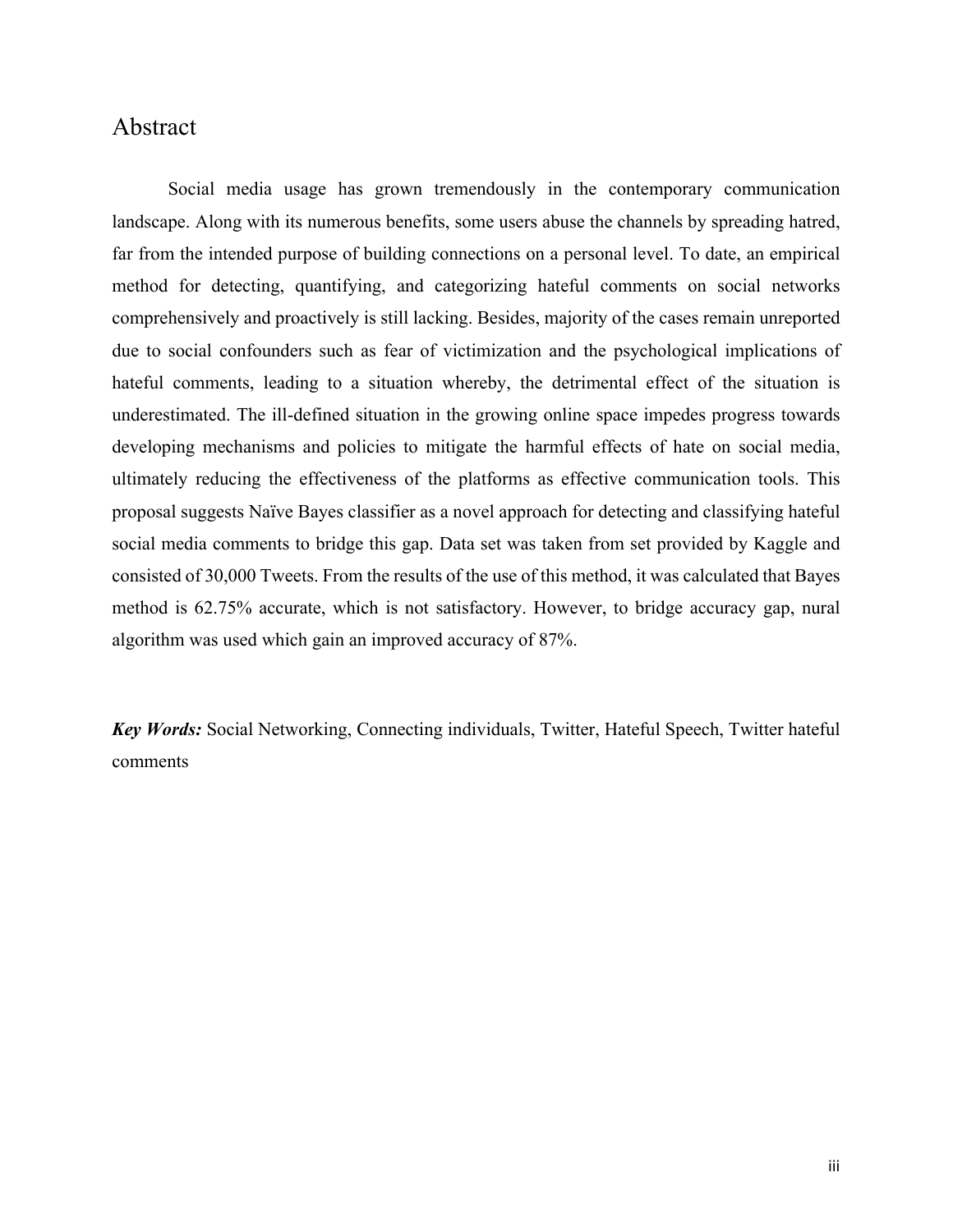## **Table of Contents**

| <b>CHAPTER 1:</b> |  |
|-------------------|--|
| 1.1               |  |
| 1.2               |  |
| 1.3               |  |
| <b>CHAPTER 2:</b> |  |
| 2.1               |  |
| 2.2               |  |
| 2.3               |  |
| 2.4               |  |
| 2.5               |  |
| 2.6               |  |
| <b>CHAPTER 3:</b> |  |
| 3.1               |  |
| 3.2               |  |
| 3.3               |  |
| <b>CHAPTER 4:</b> |  |
| 4.1               |  |
| 4.2               |  |
| 4.3               |  |
| 4.4               |  |
| 4.5               |  |
| 4.6               |  |
| 4.7               |  |
| <b>CHAPTER 5:</b> |  |
| 5.1               |  |
| 5.2               |  |
| 5.3               |  |
| 5.4               |  |
| 5.5               |  |
|                   |  |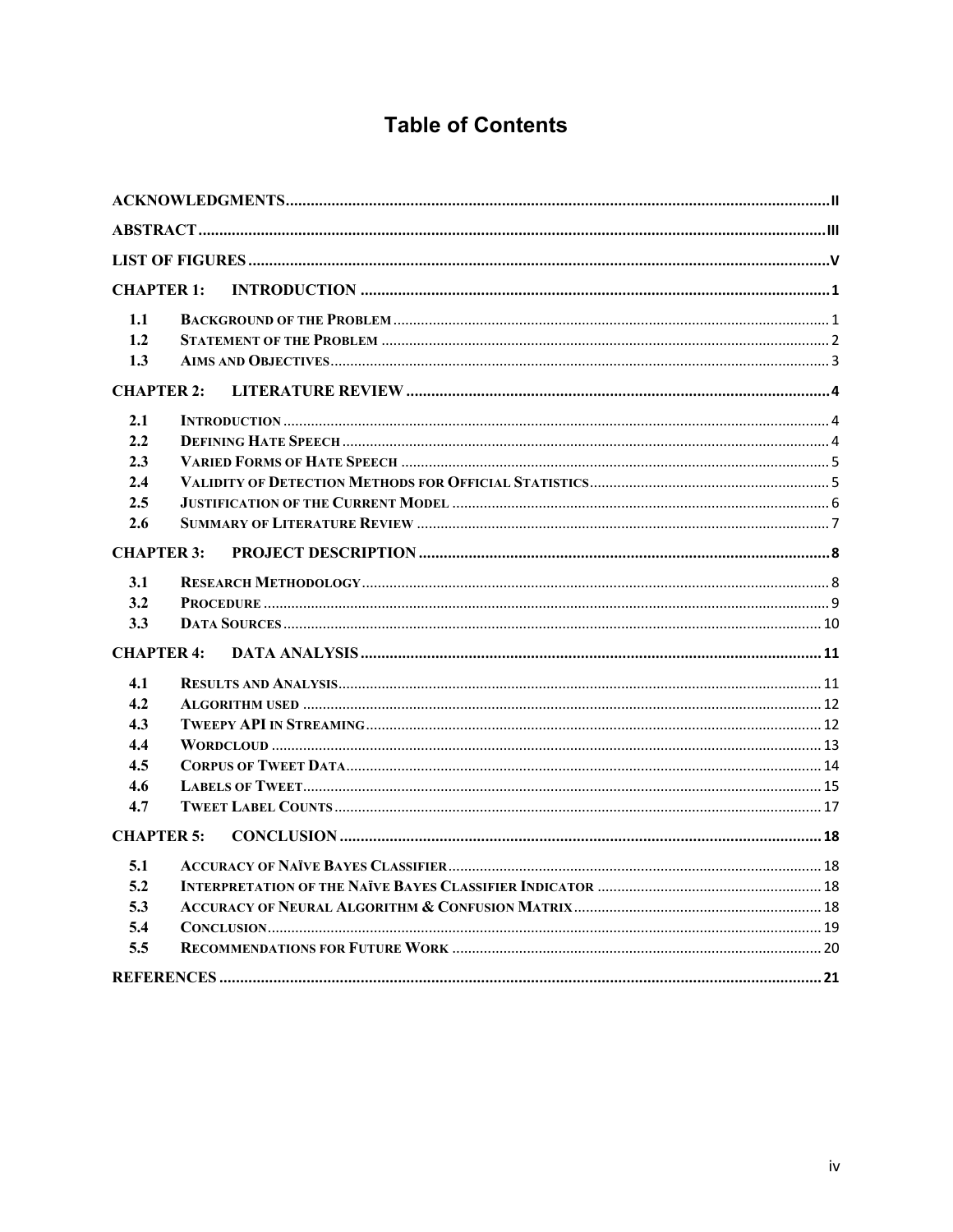## **List of Figures**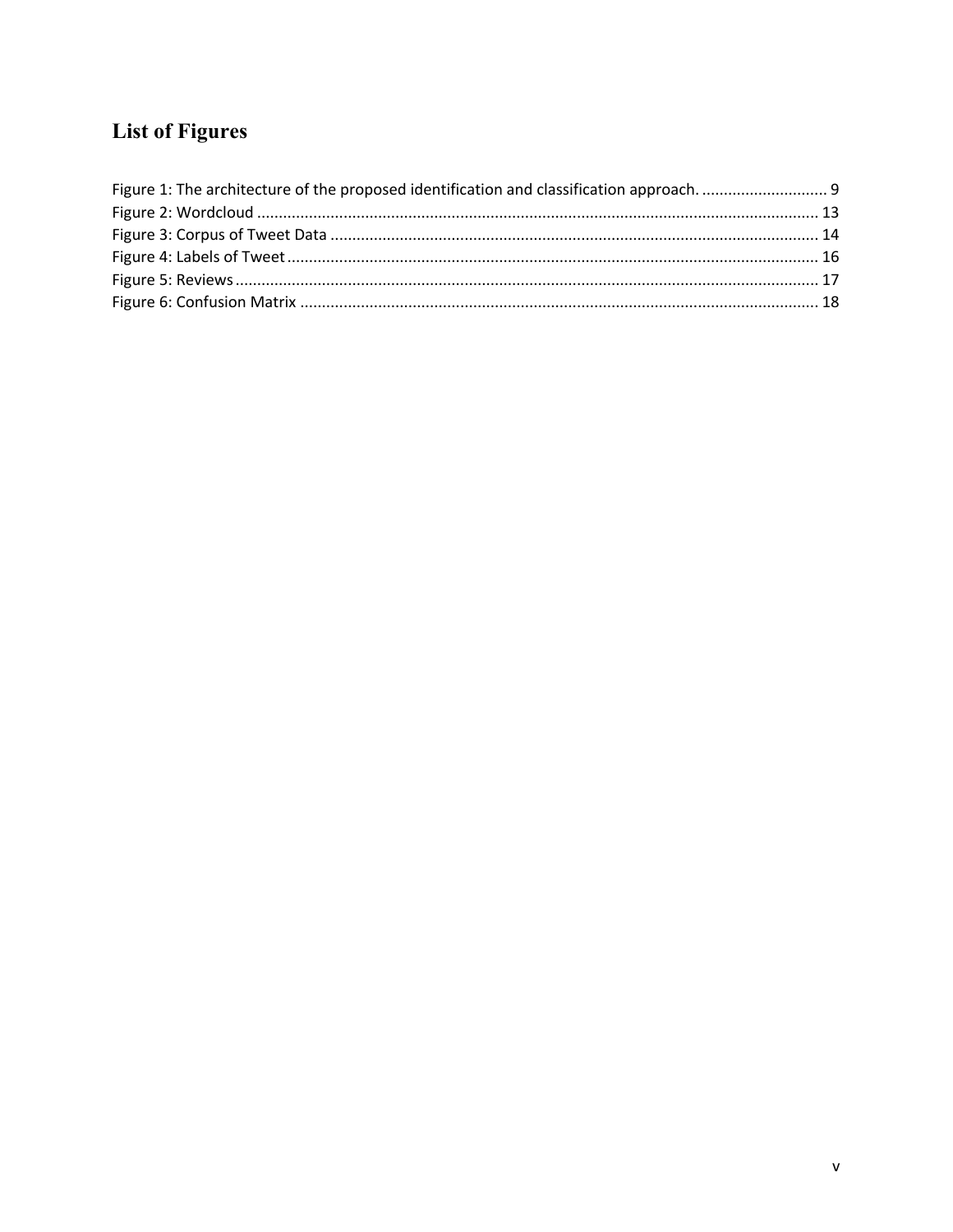## **Chapter 1: Introduction**

### **1.1 Background of the Problem**

Online social networking trend has grown tremendously in the recent years, leading to emergence of numerous platforms. Among the networks, Twitter has arguably become the most popular microblogging platform, enabling users to share life experiences in real-time. Trends on the channel have created immense impact on communities, among them creating awareness on issues of global importance. For example, the "BlackLivesMatter" hashtag that appeared on Twitter almost 11.8 million times brought to the surface the underlying issue of racism across the globe (Anderson, 2016). Trends initiated in the channel generate widespread attention globally, whereby, users are prompted to express their opinions on specified subjects. According to available statistics, there were more than 211 million active Twitter users towards the end of 2021, with the primary reason marketers prefer investing in Twitter spaces identified as the need to promote their products directly to prospective consumers (Everson et al., 2013; Van den Brakel et al., 2017; Vilenchik, 2019). The 2021 social media usage data further indicate that Twitter ranks favorably among the top 15 world's most popular and active social media platforms. Owing to its massive popularity, opinion leaders use Twitter to express their views and share information about oncoming, ongoing, and past events.

Nonetheless, Twitter is among the most misused social media platforms. People abuse the platform to spread spiteful content that often causes irreparable harm to the subjects. It is against Twitter policy to spread violent threats, victimize others, and express hate. The company exists to promote free expression as a fundamental human right and expressly prohibits against hateful conduct. It does not allow accounts that incite harm towards other on the basis of race, ethnicity, and gender orientation among other divisions (Twitter, 2022). Despite its commitment to combat abuse motivated by hatred, many users still overlook the rules and use their accounts to incite violence and make hurtful comments on others. Among the main reasons why purging hate speech remains a challenge to the company include the vagueness of metrics used to measure what amounts to hate in posted content.

There is no standard definition of hateful speech, but the term has been used to refer to content that suggests hatred against an individual or community. The problem not only affects Twitter, but has been experienced in the entire social media space. Hateful speech has grown into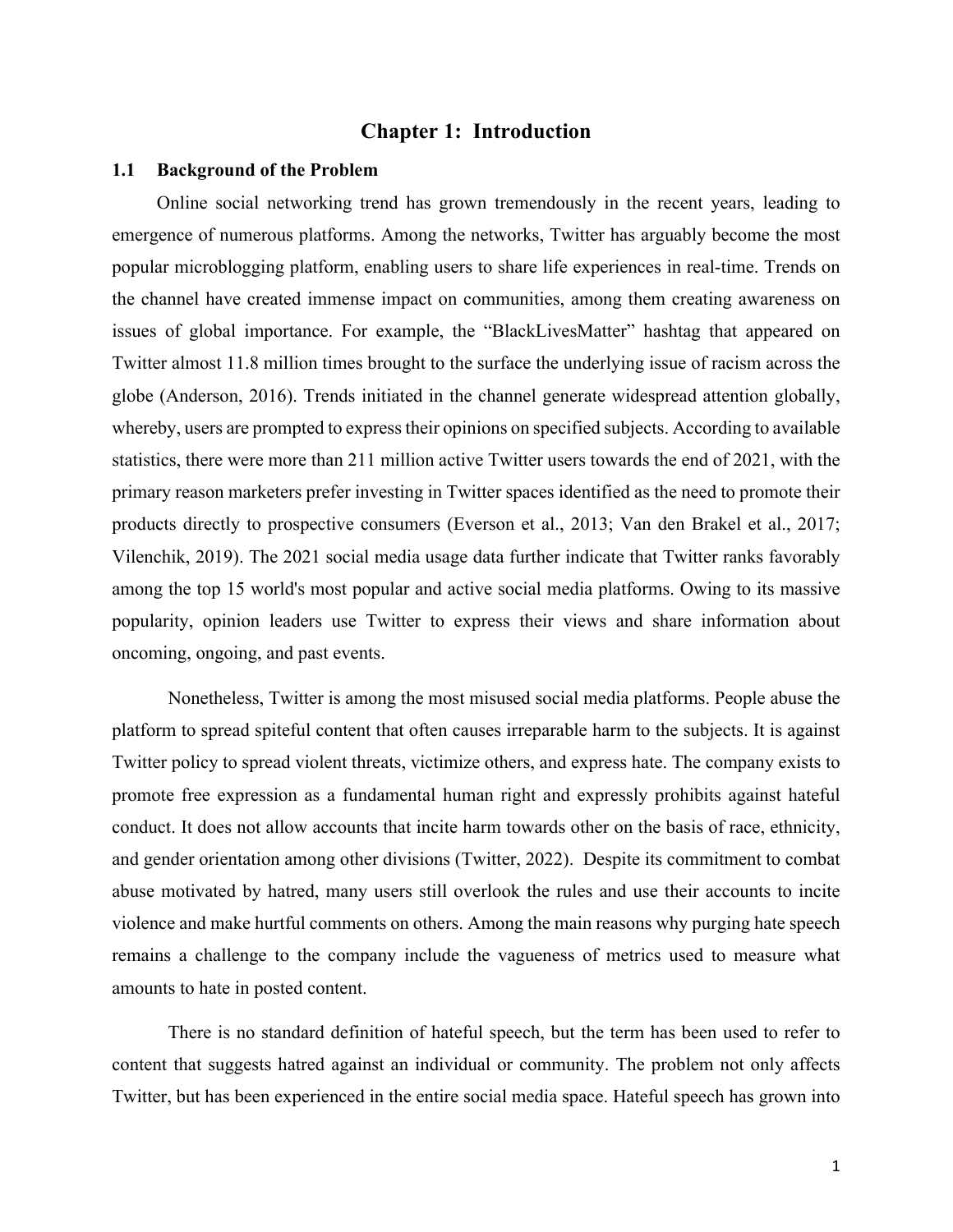a big problem for almost all online social media platforms where user-generated content occurs (Salminen et al., 2020). Such can be in the comments section beneath a post, real chat sessions, or forum discussions, among others. Hateful content can isolate users, back radicalization, and provoke violence among communities (Al-Hassan & Al-Dossari, 2019). Hateful comments are any form of expression that instigate hostility and violence, both verbal and physical, against a person or community in society. Notably, the definition of hateful comments implied here does not include all instances of aggressive language. This study recognizes that people, including those on Twitter, use terms that are highly belligerent to others but in qualitatively fitter discourse. However, tweets have a broad reach, and the effects can be extensively diverse and severe.

The focus of this task is to detect, identify, and classify hateful comments on Twitter through sentiment analysis of real-time Twitter comments data based on Naïve Bayes classifiers. Sentiment analysis is a natural language processing approach to examining opinions and attitudes toward an event or user expressed through writing (Freund & Shah, 1994). Sentiment analysis reveals the feeling and attitude behind one's thoughts or expression about an entity, such as an event, another person, or institution.

There are already developed tools for analyzing sentiments from textual data. The three most commonly used sentiment analysis methods are full-text machine learning, lexicon search methods, and linguistic analysis (Rasel et al., 2018). Full-text machine learning approaches to sentiment analysis rely on a human-pre-coded polarity library to train the algorithm to detect features that fall under positive, negative, negative sentiment categories. Lexicon searches begin with a set of words already pre-categorized into polarity groups and sometimes for the strength of the sentiment. A linguistic-based sentiment analysis approach examines the grammatical structure of the text for polarity classification.

This study proposes an approach to sentiment analysis of Twitter comments based on Naïve Bayes classification. The goal is to detect hateful comments in Twitter data.

## **1.2 Statement of the Problem**

The digital space has grown immensely over the past few decades, and the most significant phenomenon that has characterized this growth is the expansion of the social media space. The available data suggests more than half of the world's population uses social media, making it a part of any brand's primary marketing platform. Beyond marketing and brand building, social media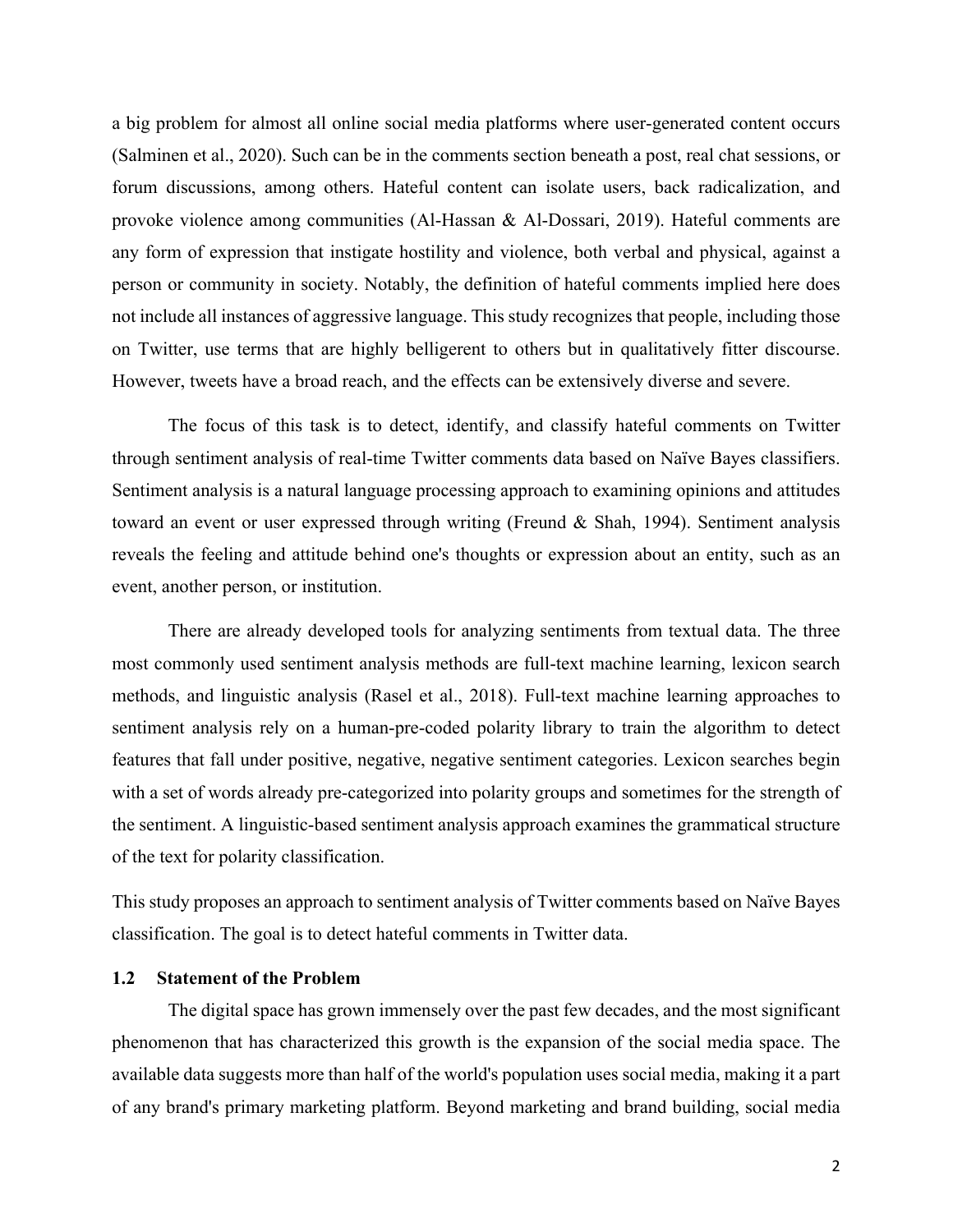has created a space for people to communicate, express opinions, and share content. Content uploaded on social media attracts criticism from different user quotas, some of which constitute hate speech. Hateful comments on social media are a growing challenge in the online space and a primary concern for social media developers, marketers, and law enforcement authorities. The consequences of hateful comments and discourse on social media include public tension and provoking violence (Iacus et al., 2020). Hateful comments have also resulted in psychological and emotional upheavals among users (Al-Hassan & Al-Dossari, 2019). Despite being a growing concern, an empirical method for comprehensively and proactively detecting, quantifying, and characterizing hateful comments on social networks is still lacking. Besides, social confounds such as fear of being a subject and the psychological implications of hateful comments lead to underestimating the consequences of social media hatefulness (Rasel et al., 2018). This technical gap in the growing online space has slowed down the mitigation efforts for hate on social media, reducing the effectiveness of the platforms in building good brands and use as communication tools. This proposal proposes a novel approach for detecting and classifying hateful social media comments using a Naïve Bayes classifier to bridge this gap. The proposed approach will acquire data from twitter using Tweepy API. User comments streamed through Tweepy API will undergo a rigorous preprocessing stage to remove unwanted speech dimensions using n-grams. The cleaned tweets and comments dataset will proceed for cataloging and evaluation using Naïve Bayes. The study recognizes that not all instances of offensive language are hateful because people express themselves in different ways. In some cases, people use highly offensive terms to others but in a qualitatively healthier discourse. With the consideration above, the streaming of tweets ensured that the dataset contained a sufficient diversity of words, phrasings, and emotional signals for the model to learn. The expected outcome is a sentiment analysis classifier that streams real-time tweets and comments and applies supervised learning based on Naive Bayes to detect and classify hateful speech.

## **1.3 Aims and Objectives**

The focus of the study is to develop a novel approach for detecting hateful Twitter comments based on the above definition. The study has two specific objectives:

- 1. To detect hate speech on Twitter comments.
- 2. To get the identities of the users who make hateful comments on Twitter.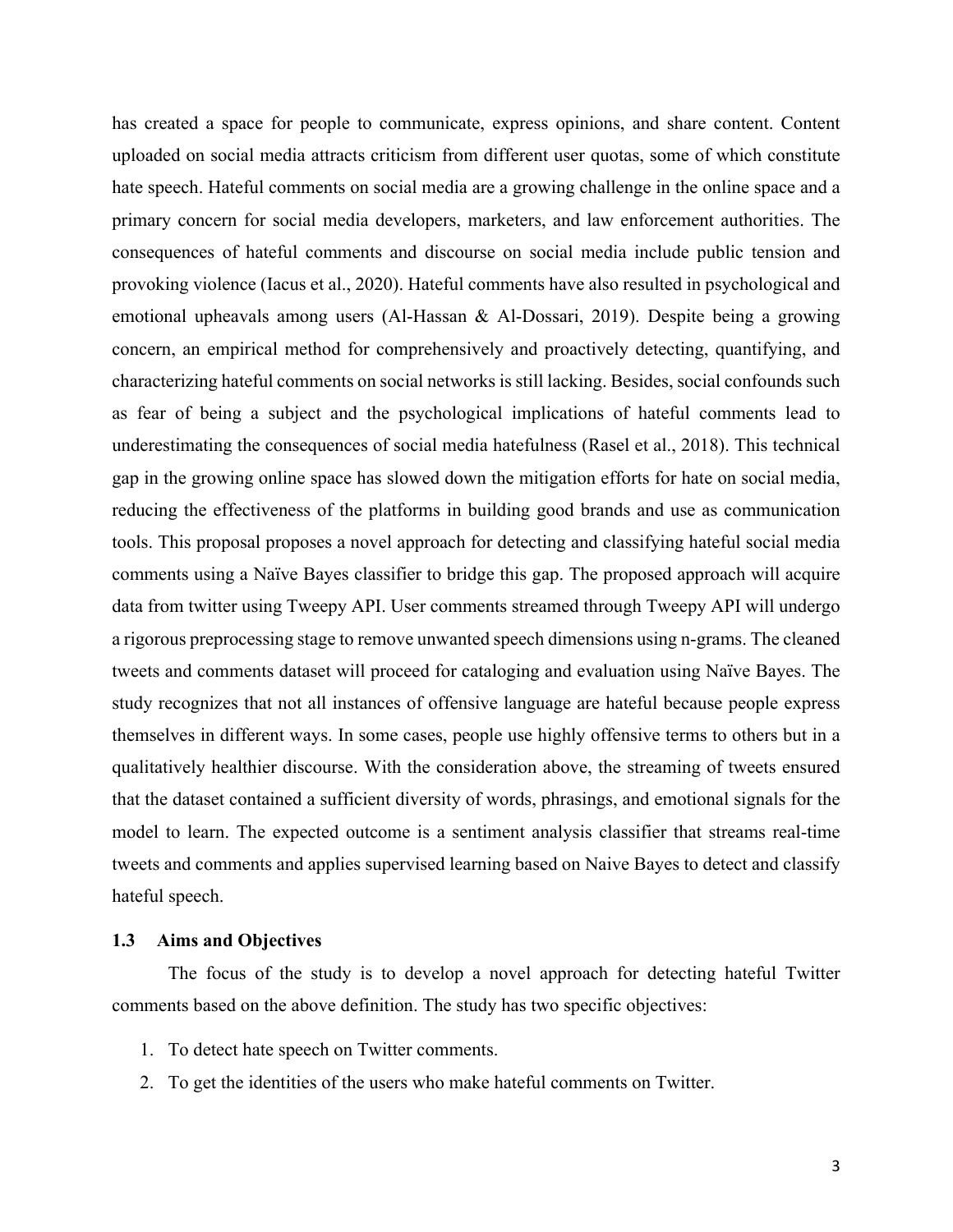## **Chapter 2: Literature Review**

## **2.1 Introduction**

The literature on hate speech has expanded in recent decades, and so has the definition for the concept. Numerous studies have been dedicated to identify, understand and analyze hate speech in social media circles. More particularly, there is a growing body of literature that focuses on assessing how hate speech has been projected across various social media platforms. Hate speech is a major research phenomenon in social media-related literature. Kwok & Wang (2013) proposed an approach to detect hateful comments against blacks on Twitter. The study gathered a large corpus of tweets and made a keyword analysis of the sentiments suggestive of hatred against blacks. The study judged the severity of the hatred based on the opinions of students of different races gathered using a standard questionnaire. A dataset of tweets and retweets was split into two; one used for training the model and the other for testing. The researchers then applied the model on the test set to classify the tweets as racist or non-racist. Besides doing the classification, prominent features were identified from the tweets with an accuracy score of 76% and average error score of 24%. Whereas a system set to screen posts using specific words like negro may capture hate conduct, language may have some other dynamics that cannot be captured comprehensively. For example, some phrases may imply hatred towards an individual or group without necessarily containing a clear loathing word. Overall, the study established that a bag-ofwords model is insufficient to accurately classify hate speech.

## **2.2 Defining Hate Speech**

Hate speech is a contentious term owing to the varying definitions and use of the concept. The use of the term hate-speech changes across periods, places, and contexts (Mugambi, 2017). As a result, research on hate speech has produced different conclusions that cannot be generalized unless within the applied definition or application limit. Because Twitter is the chosen platform for the analysis, this proposal selects the definition of hateful speech as it relates to the platform.

There have been several European Commission initiatives in recent years to combat anti-Semitism. Efforts to combat anti-Semitic rhetoric are continuing. By legislation, the European Union has taken another approach to this problem. European Commission recently required Facebook, YouTube, Twitter, and Microsoft to sign the EU speech code to prevent hate speech by ensuring that most impactful posts are read 24 hours after publishing. According to the Council of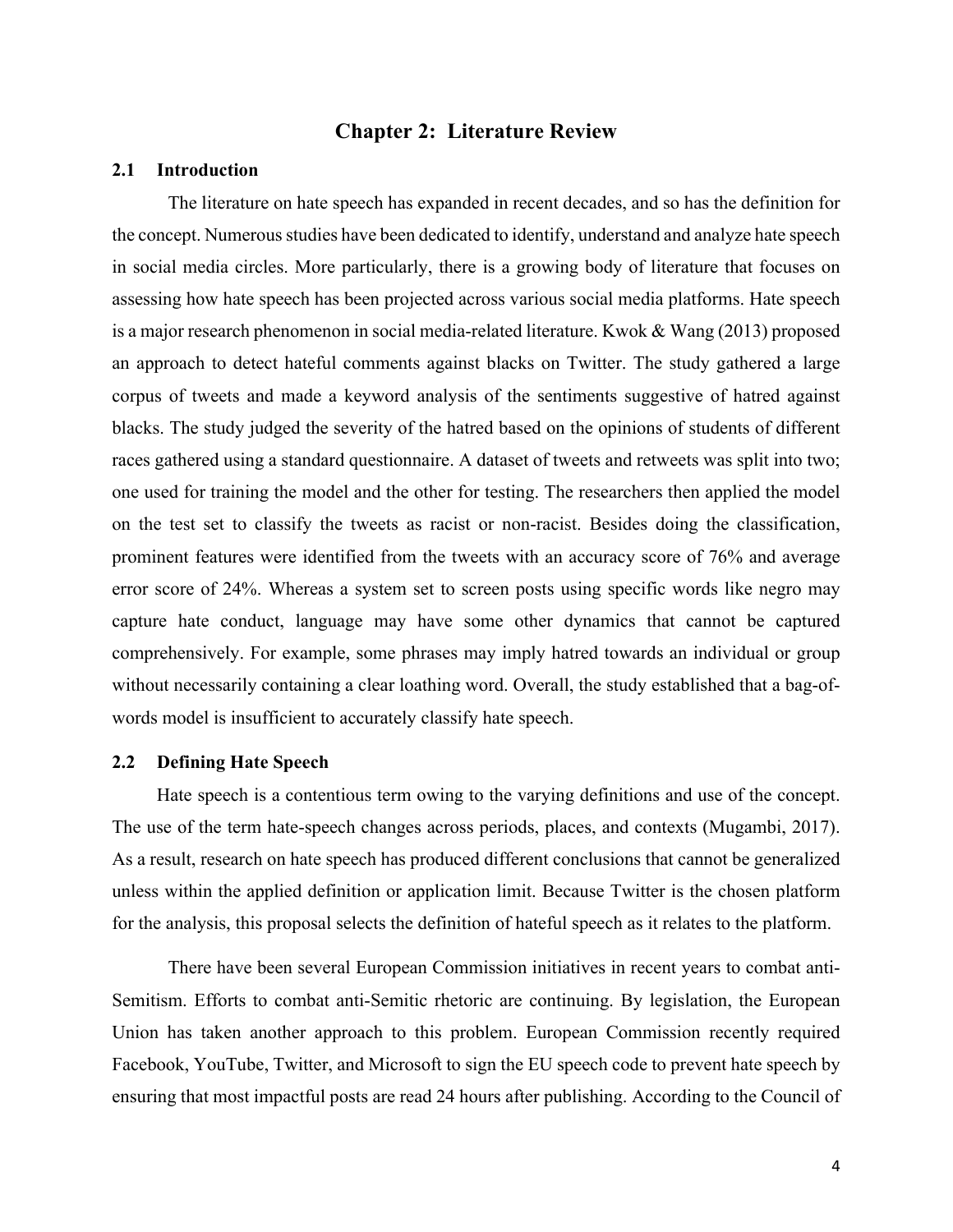Europe's Committee of Ministers, the term hate speech covers all forms of expressions intended to spread, incite, promote, or justify hatred based on intolerance (Kiilu et al., 2018). Going with this definition, hateful Twitter comments are those directed to a person or a particular group to express intolerance for the individual or their ideology. Twitter policy for controlling hate speech states that users should not promote violence against or directly thrash or threaten other people based on their racial identities, gender, religious affiliation, age, disability, or health conditions.

## **2.3 Varied Forms of Hate Speech**

Hate can be expressed in different forms: intended or unintended. While some words can expressly be used to disparage an individual or group, other people may use the same words innocently. Twitter users can express hatefulness in the form of aggressive antagonism with highly offensive and attributional terms in their tweets or comments (Vilenchik, 2019). On the flipside, a user may post something that is perceived differently by their followers and hence generate unexpected responses. A post that triggers hate sentiments, while in most cases follows the tone set by the owner, may in some instances take a different trajectory than the one intended. In his findings, Vilenchic (2019) finds that overall, the activity of the user is not correlated with the feedback that the user receives on that activity. Therefore, whereas simple statistics may be applied to track hate in social media data on instances where specific words are targeted, sometimes they cannot sufficiently be tracked.

## **2.4 Validity of Detection Methods for Official Statistics**

Millions of user generated posts are generated in any single day. As the quantities of data accumulate, it increasingly becomes complex to classify and manipulate the data accurately according to a stated formula. Van den Brakel et al. (2017) applied a rule-based method for classifying antagonism on tweets and Twitter comments using associational terms as the classification features. Their study incorporated accusation and attributional phrases directed at a person or an entity following an interesting or socially disruptive event to empower their approach further. Consequently, their approach showed significant improvement in standard learning methods and procedures used in measuring the extent of hate. Thus, it is possible to evaluate the extent of hate in social media platforms with significant levels of precision.

Researchers have applied similar hate-speech detection efforts on social media platforms other than Twitter. In particular, Facebook has received significant research focus, targeting hate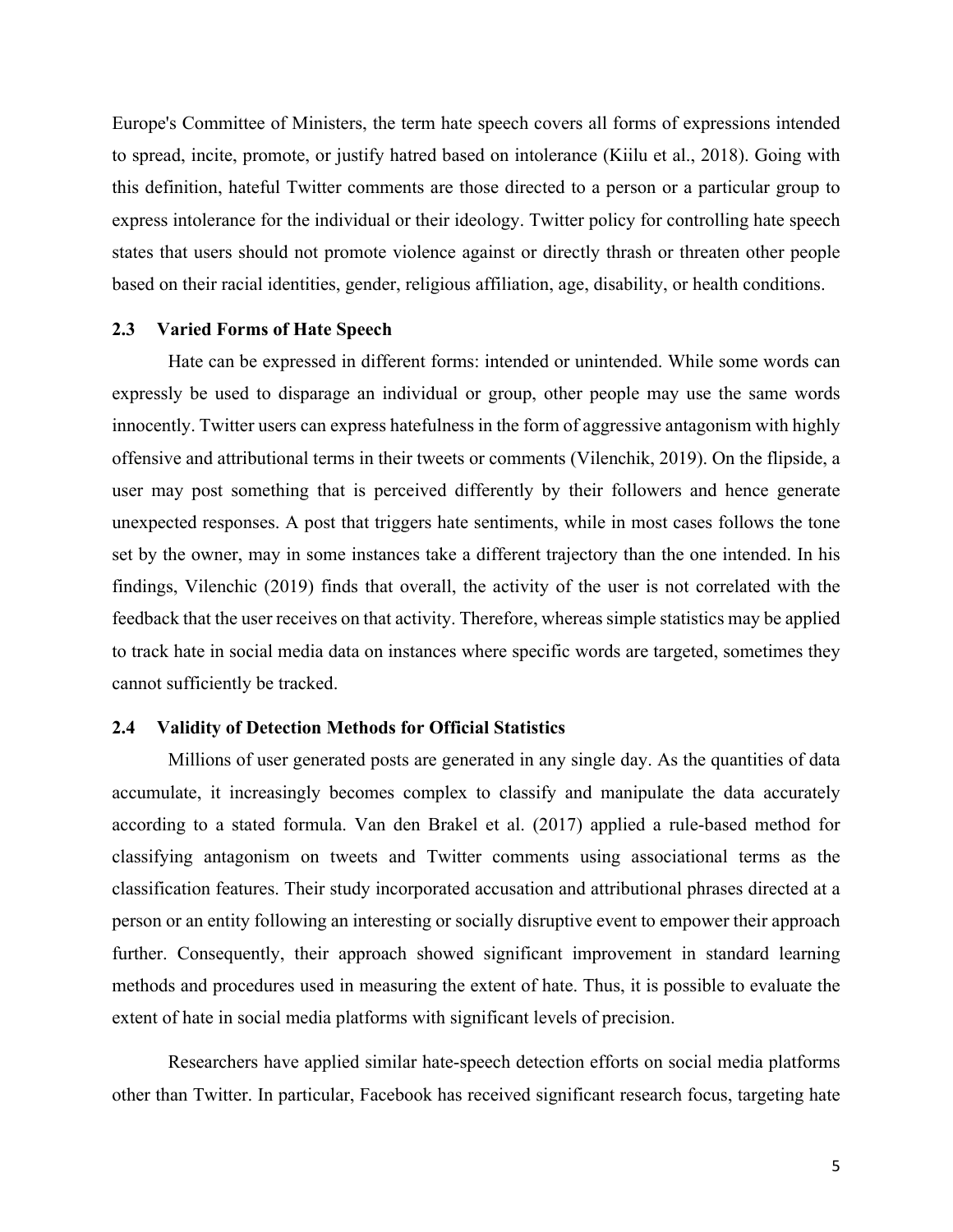speech discourse and user posts (Bianchini et al., 2018; Guo & Johnson, 2020; Haoxiang, 2020; Iacus et al., 2020; Kalsnes & Ihlebæk, 2021; Leonhard et al., 2018; Meza et al., 2018; Miškolci et al., 2020; Rodriguez et al., 2022, 2019; Vilenchik, 2019). These studies have deployed different mechanisms to categorize Facebook content as hate speech with different contextualization's. For example, Rodriguez et al. (2022) developed an architecture for detecting hate groups on Facebook using text mining analysis. The mechanism proposed in the study extracted features such as the frequently used keywords within a group of Facebook users.

The different forms of content for various social media platforms may present challenges for developing a foolproof method for detecting hatred sentiments. Whereas screening the textbased microblogging sites may have fairly straightforward criteria, others based on different forms of media, for example videos, may be challenging to detect. Döring & Mohseni (2020) developed a framework for detecting atrociousness and radicalism on YouTube videos. Their approach exploited philological, syntactic, and content-based features from the user-generated data through videos and reactions to posts and deployed various classification algorithms to categorize the contents. Their findings indicate that video-based posts are perceived more intensely than other forms of content. Thus, their effect should not only be based on their absolute values, but also on their practical implications.

## **2.5 Justification of the Current Model**

The framework proposed in the present proposal is different from the above work. It is noticeable in the above literature review that most of the approaches proposed previously concerned a single domain, such as an oncoming, live, or immediate past event. Previous works are intensely thematic, for example, targeting religion, race, or ethnicity-based hatred. The proposed approach deviates from this monotony by focusing on generic issues that are generalizable to different forms of hate. The approach also differs from previous work by the use of real-time Twitter data and user account profiles. The advantage of real-time analytics is that they have a proactive advantage in preventing fateful comments from trending. Besides, an approach incorporating different features, such as unigrams and bigrams, is unique.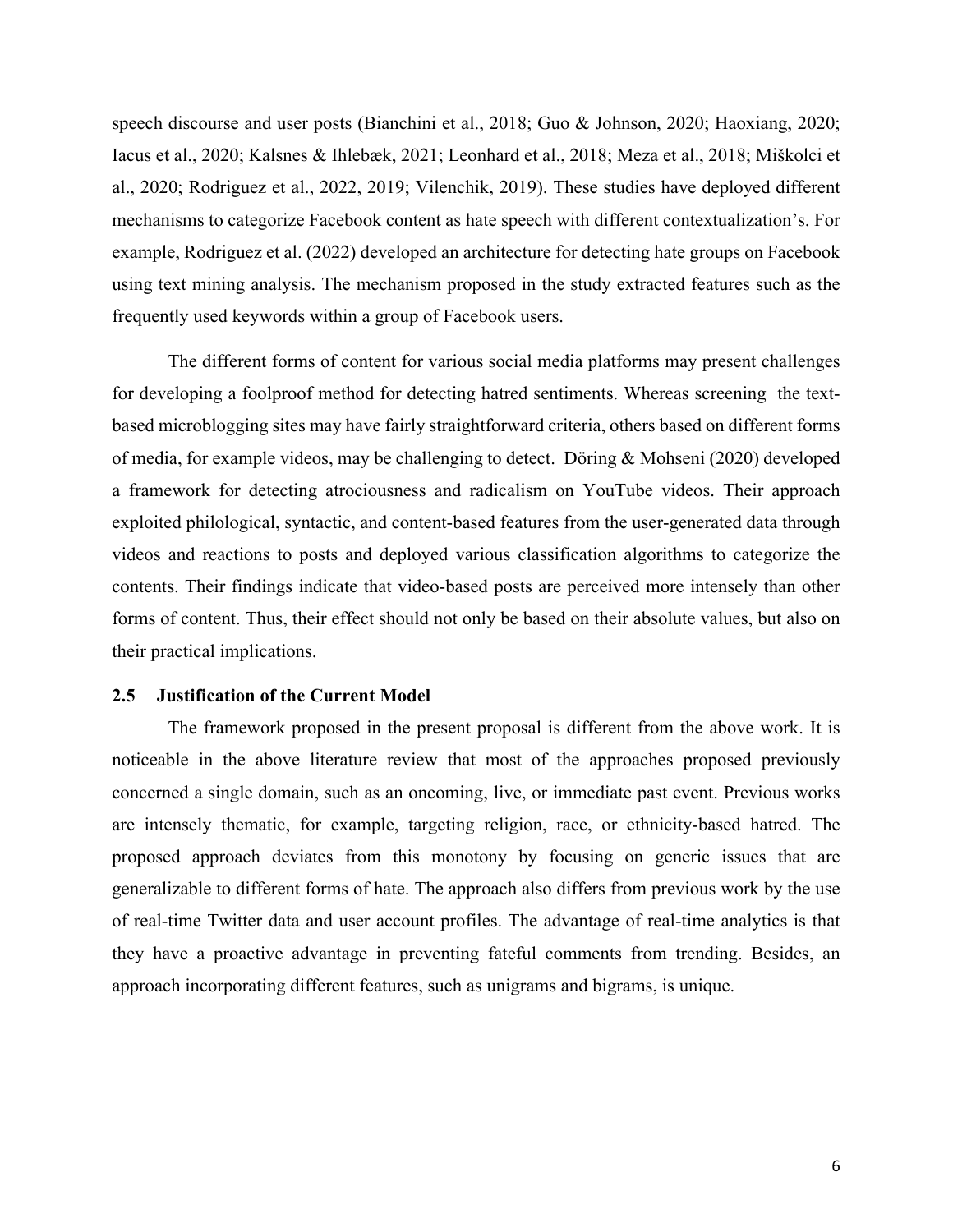## **2.6 Summary of Literature Review**

While many of the studies in the literature review look at the content posted by people on Twitter, other social media platforms such as Facebook are also very relevant. Each of the studies looks at varying models to analyze what type of content would be considered as hate speech and contextualization of these types of posts. In some cases, the content that is being analyzed is clearly expressed through very offensive language, while in other cases it is using associational terms that qualify as hate speech. In order to be able to gather such large volumes of information and to distinguish for analysis, there are different frameworks and mechanisms that have been developed depending on the purpose of the study and what is the scope of analysis. There are different ways that large volumes of data could be gathered from social media platforms to analyze the trends of what constitutes as hate speech and, more importantly, how prevalent they are. One method is done through text mining analysis, which could detect and extract key words that would be used by Facebook users. However, the large volume of data online is not only text-based, posing an even more challenging task of identifying and extracting such information from video platforms through the comments and reaction posts of the public within the algorithm that helps in the content identification and categorization. The unique approach taken by the author is not to address the obvious types of hate speech, which is mostly towards ethnic or religious topics, but rather a more generalized approach on the hate form through real-time data tracking.

Researchers have applied similar hate-speech detection efforts on social media platforms other than Twitter. The study gathered a large corpus of tweets and made a keyword analysis of the sentiments suggestive of hatred against blacks. Hate speech is a major research phenomenon in social media-related literature. The approach also differs from previous work by the use of realtime Twitter data and user account profiles. Besides, an approach incorporating different features, such as unigrams and bigrams, is unique. Proposed an approach to detect hateful comments against blacks on Twitter. The mechanism proposed in the study extracted features such as the frequently used keywords within a group of Facebook users.

- Hate speech takes different forms on social media platforms
- Extracting and analyzing meaningful data requires a robust framework
- Getting real-time data tracking allows for early detection of hate speech and plans of hate groups.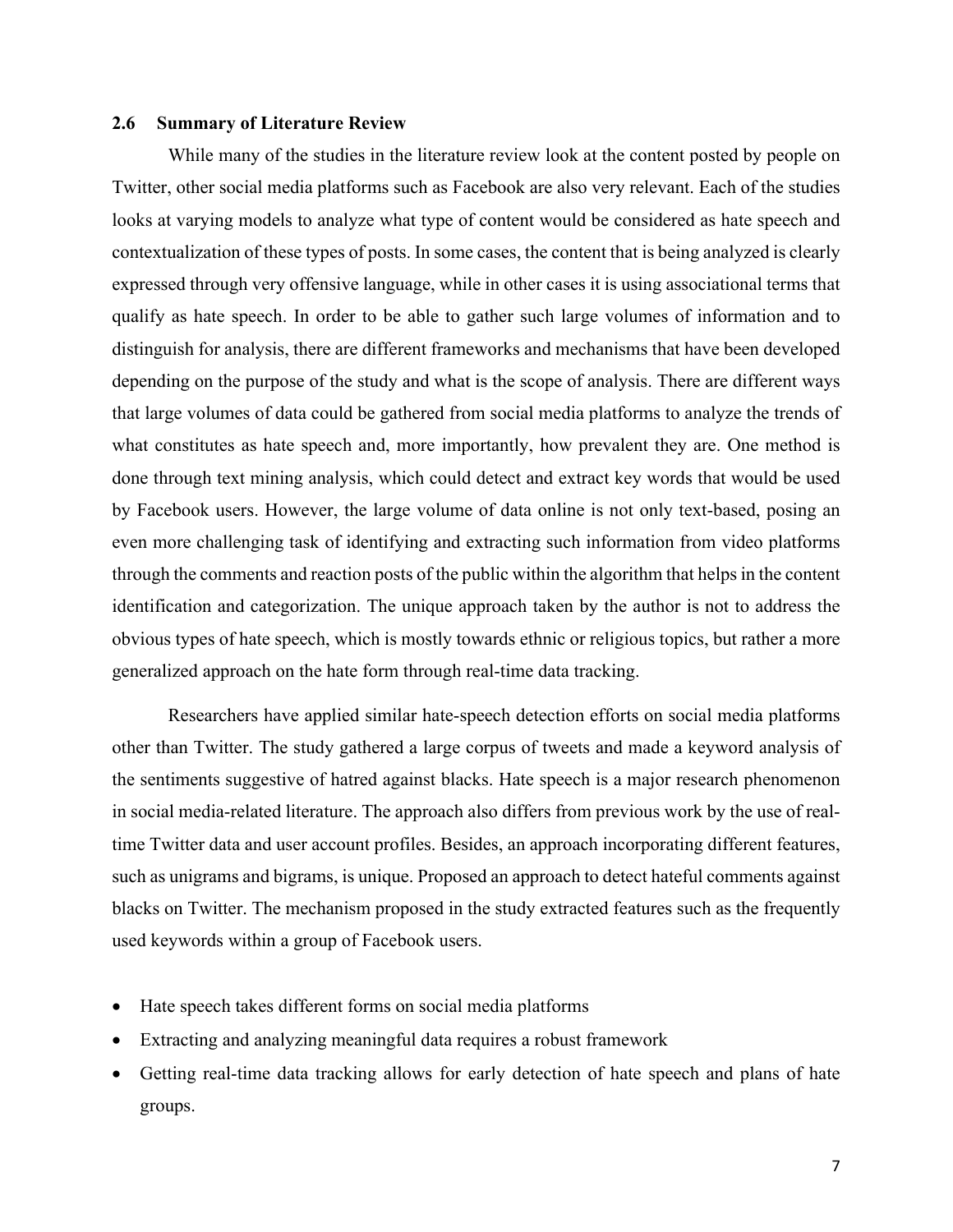## **Chapter 3: Project Description**

#### **3.1 Research Methodology**

The framework for detecting and classifying hateful comments and associating the inciters' profiles proposed in this study will follow a 3-stage process. The first stage will involve the Tweepy API in streaming and collecting Twitter comments to create a dataset. The dataset with Twitter comments will proceed for preprocessing in the second stage, ensuring readiness for mining and feature extraction. A variety of data cleansing procedures will be applied to the dataset containing Twitter comments. Formatting elements, such as punctuation, hyperlinks, and white spaces will be removed as part of the cleaning process. Using TF-IDF vectorizer, training features will be extracted and the data transformed into an array.

The third stage will involve training classifiers on a training subset of the preprocessed dataset and applying the trained model on the test data to classify the Twitter comments as positive or negative. Python's Scikit-learn module will be used to split the data into training, and testing sets based on the train-test-split approach. The algorithm will be called and applied to the training data. Models are trained using training data, and then predictions are made based on a variety of metrics, including accuracy (f1 measure), confusion matrix (precision), and recall (recall) on the testing set. We store the model using the pickle library at this point so that it may be used again in the future. The testing data stored in a separate file will be used to produce classifications and test model performance.

The objective of the classification stage is to categorize the comments into two classes; one contains the subject of the comment or tweet, and the other describes the sentiment contained in the tweet as hateful or normal. The Scikit-learn provides powerful support for multinomial Naïve Bayes classifiers; hence, it is the preferred classification approach. It also has a variety of tools, such as classification, clustering, regression, and visualization algorithms, that can be used to improve the model. Figure 1 shows the architecture of the proposed identification and classification approach. After completing the classification, the results will be retained in a text file. A model-specific tool will be developed and applied to determine the percentage of positive and negative comments in the file and visualize the results.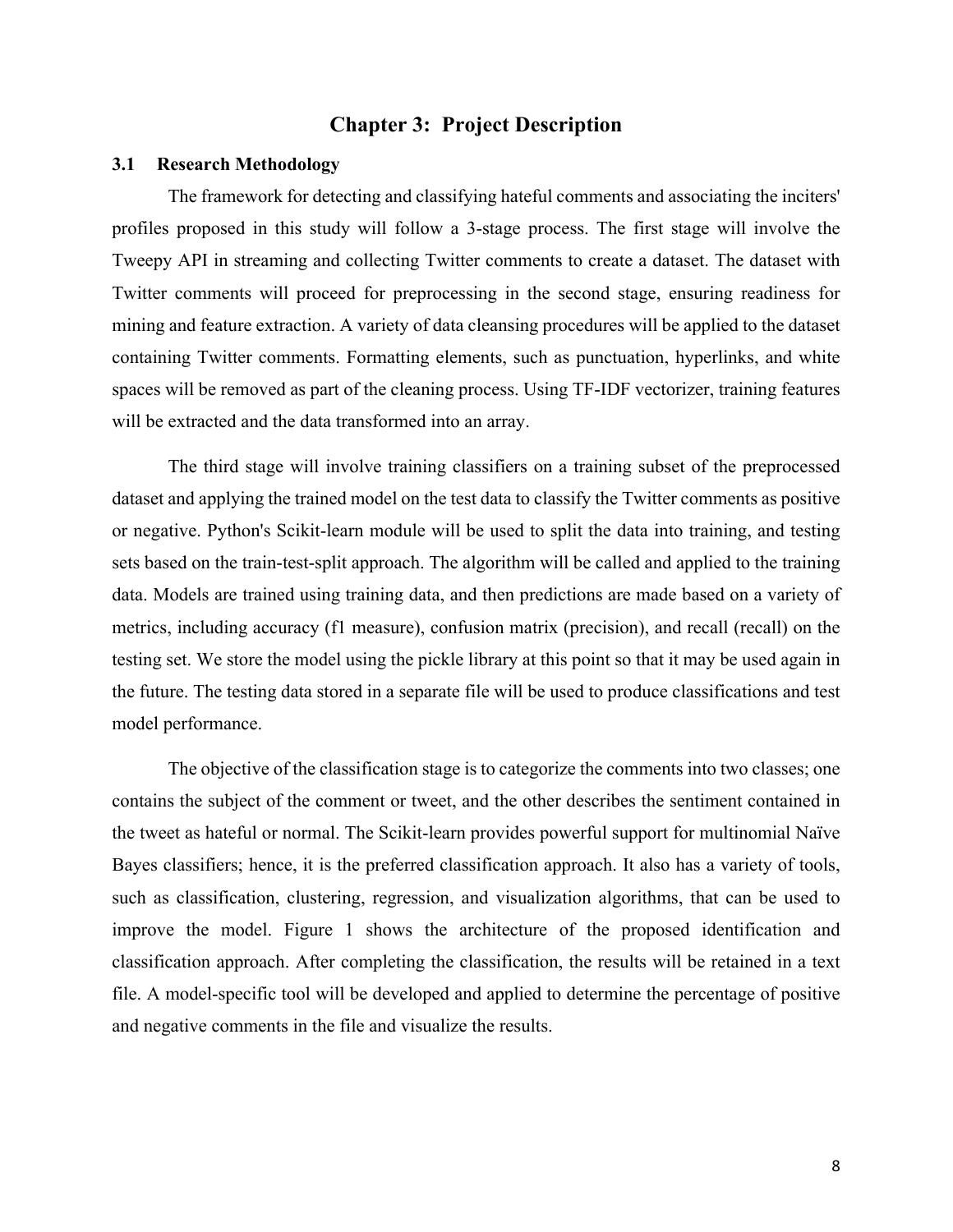

**Figure 1: The architecture of the proposed identification and classification approach.**

## **3.2 Procedure**

Then write a deep learning model using Keras that has several tense layers. The first is the embedding layer which converts the text into a vector. Then those vector goes into the neural network translators, and the prediction comes. So this plot, the class balance plot, shows how many the number of instances for each positive, negative and neutral class. Then we generated a plot with Sea bourn that shows the frequency of words, and after that, we made a graph that shows the number of instances in each class. So what this function calculates is the similarity between words, the string of it as words plotted on a 2D XY plane. Then the distance is calculated between each word. Deep learning-based Embedding thinks of it as a predictive model that encodes your text into vectors. Then we've used the word cloud package to plot a word count graph attached to the word file given.

So, we imported all the dependencies, then the preprocessing stage to first load up the data and drop the column ID from it because it's an index column and it's not useful for us. A confusion matrix is just a matrix that shows the actual outputs and compares the predicted output. It calculates the relative frequency of each word in our text and makes a model out of it. Another technique we use in deep learning is a convolution technique used with Max pooling. This function is called Count Vector sentiment model optimized. Then we lemmatize the text (lemmatize means to reduce the words). Then we split our data into training input and outputs and testing input and outputs. So we predicted according to this, plotted confusion metrics, and saved different scores.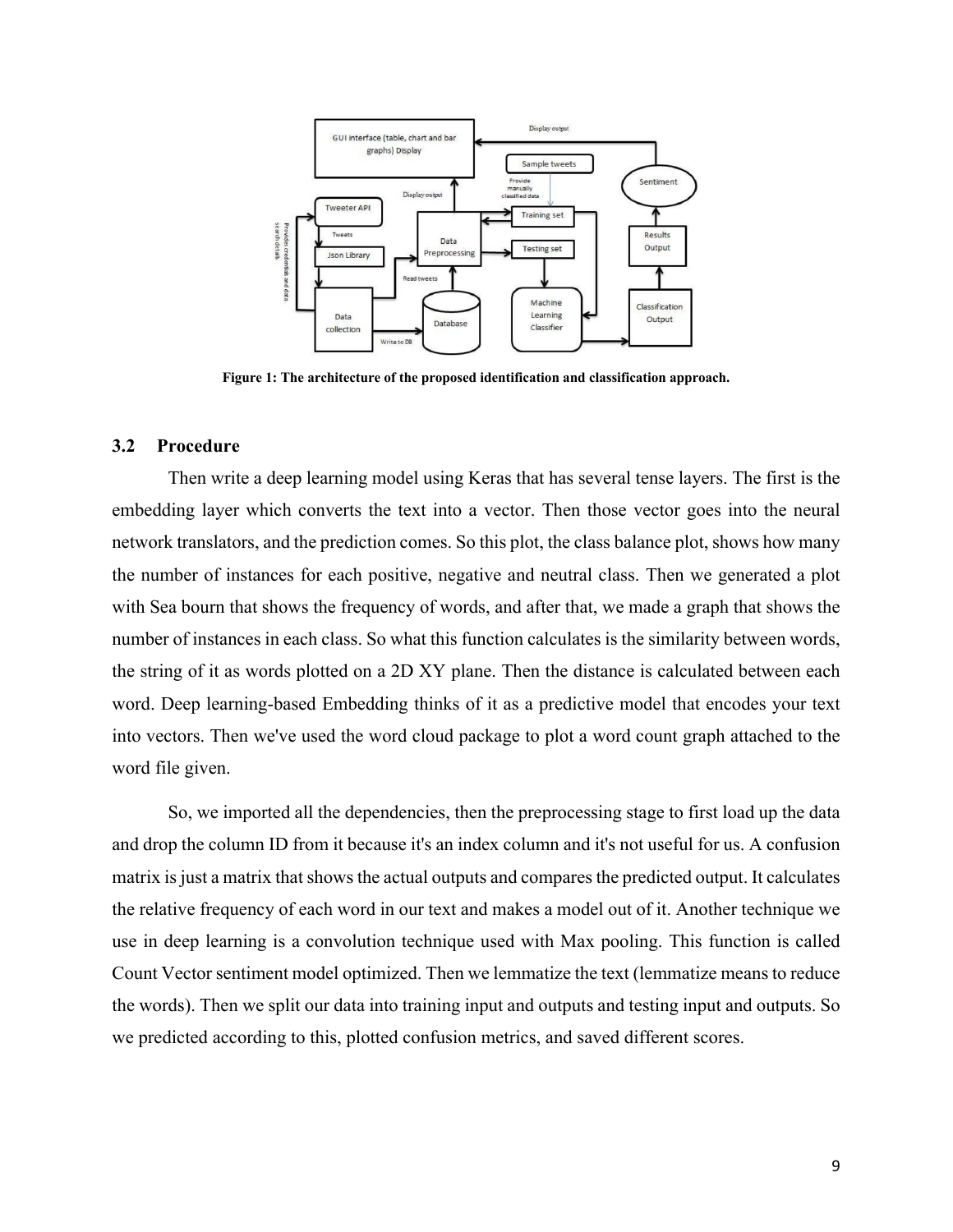## **3.3 Data Sources**

The proposed methodology will employ the Tweepy API to stream tweets and comments from twitter. Tweepy is a convenient Python-based way of accessing the Twitter API. To collect tweets and the corresponding comments will require a data collection script that implements Tweepy. The following are the steps needed to collect Twitter data using Tweepy.

The first step is to obtain a secure connection to the Twitter API. We achieve this by providing a consumer API key and a consumer API secret. The two are available while using a developer profile with Twitter. Application for access to a developer profile is through https://developer.twitter.com/en/apply-for-access and we supply it to Python using the following steps:

> consumer api\_key=os.environ["TWITTER\_CONSUMER\_API\_KEY"] consumer api\_secret=os.environ["TWITTER\_CONSUMER\_API\_SECRET"]  $auth = tw.OAuthHandler$ (consumer api key, consumer api secret)

The authentication token gotten from the above procedure will help to initiate the API call using the procedure below. This will require specifying to wait on rate limit in order to stream larger volumes of tweets surpassing the limitation on rate.

 $api = tw.API(auth, wait on rate limit=True)$ 

We will download the tweets using the Tweepy cursor that we will have specified via a search string using Twitter API specification. This step will allows us to specify both the language and timeframe of the tweets and comments that we intend to analyze. The downloaded data will be saved locally as a CSV file.

```
tweets=tw.Cursor(api.search,q=search_words,lang="en",
since=date_since).items(RATE_LIMIT)
```
An alternative to the above procedure is to choose one of the Twitter datasets published at https://www.kaggle.com/datasets/mrmorj/hate-speech-and-offensive-language-dataset and analyze it following the methodology suggested in the proposal. This is a less tiresome way and overcomes the challenges of being denied a Twitter developer profile and the required access to tweets to stream a dataset.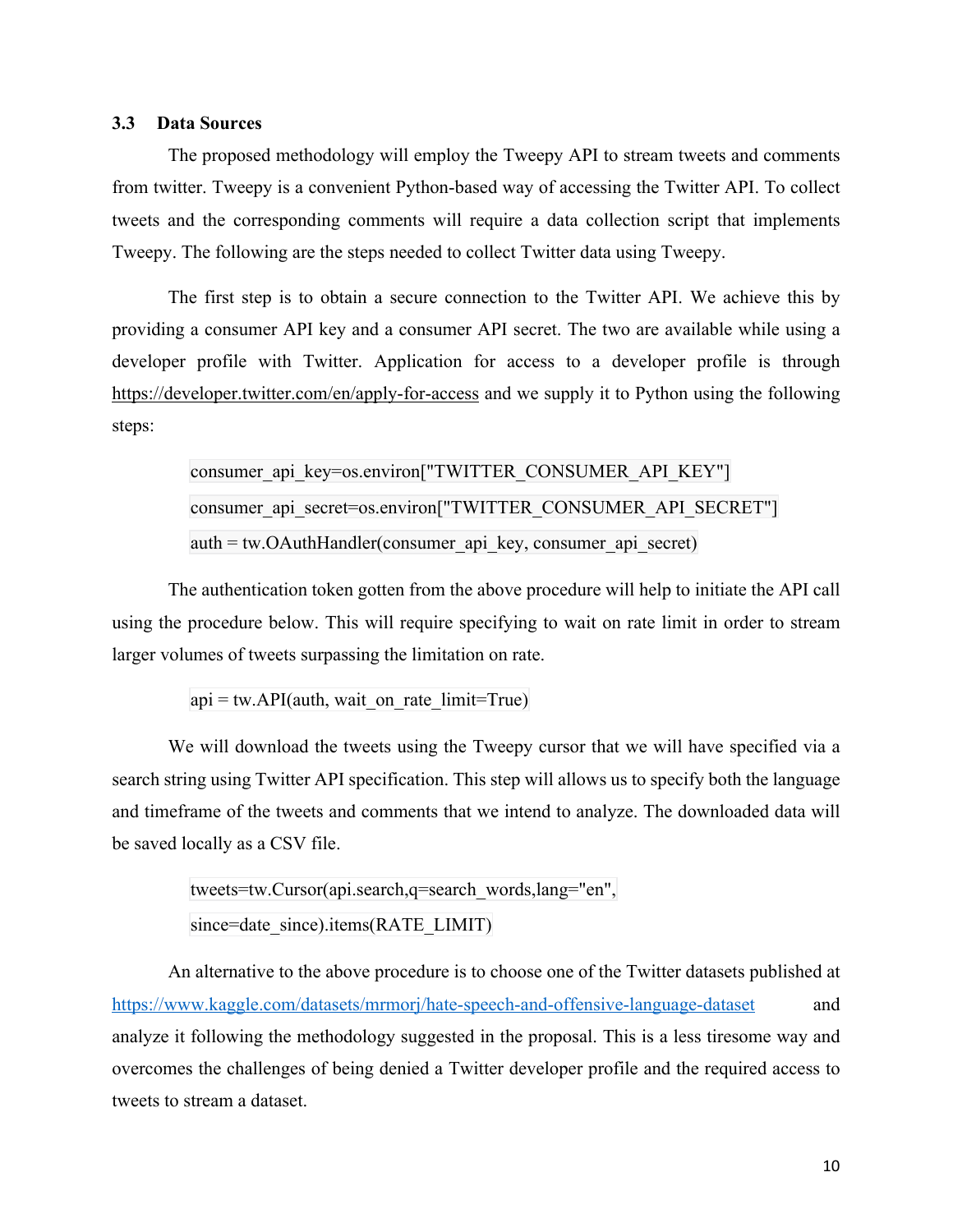## **Chapter 4: Data Analysis**

#### **4.1 Results and Analysis**

The study applies secondary qualitative method for evaluating the data. The data has been collected through different social media platforms and evaluated for propagating hateful sentiments on social media. Social media users can express their hate, give the opinions a public dimension, receive applause from friends and followers, and feel somehow validated. Furthermore, the line between a virtual threat and a criminal action is minor. Thus, clear rules on what amounts to hate speech should be dissociated from free expression and the threshold for becoming a threat established. The algorithms used for analyzing and detecting hateful comments are as follows:

#### *Accuracy*

Accuracy is a metric used to determine the percentage of correct predictions. The metric is calculated by dividing the number of correct predictions by the total number of predictions

## *F1 Score*

The F1-score combines the precision and recall of a classifier into a single metric by taking their harmonic mean

## *Algo 1 - TfIdf*

Short for term frequency–inverse document frequency, Algo 1 is a numerical statistic that highlights how important a word is to a document in a collection or corpus.<sup>[1]</sup> It is often used as a weighting factor in searches of information retrieval, text mining, and user modeling. The term frequency–inverse document frequency (tf–idf) value increases proportionally to the number of times a word appears in the document and is offset by the number of documents in the corpus that contain the word, which helps to adjust for the fact that some words appear more frequently in general

## *Algo 2 - Neural network*

A neural network is a network or circuit of biological neurons, or, in a modern sense, an artificial neural network, composed of artificial neurons or nodes.[1] Thus, a neural network is either a biological neural network, made up of biological neurons, or an artificial neural network, used for solving artificial intelligence (AI) problems. The connections of the biological neuron are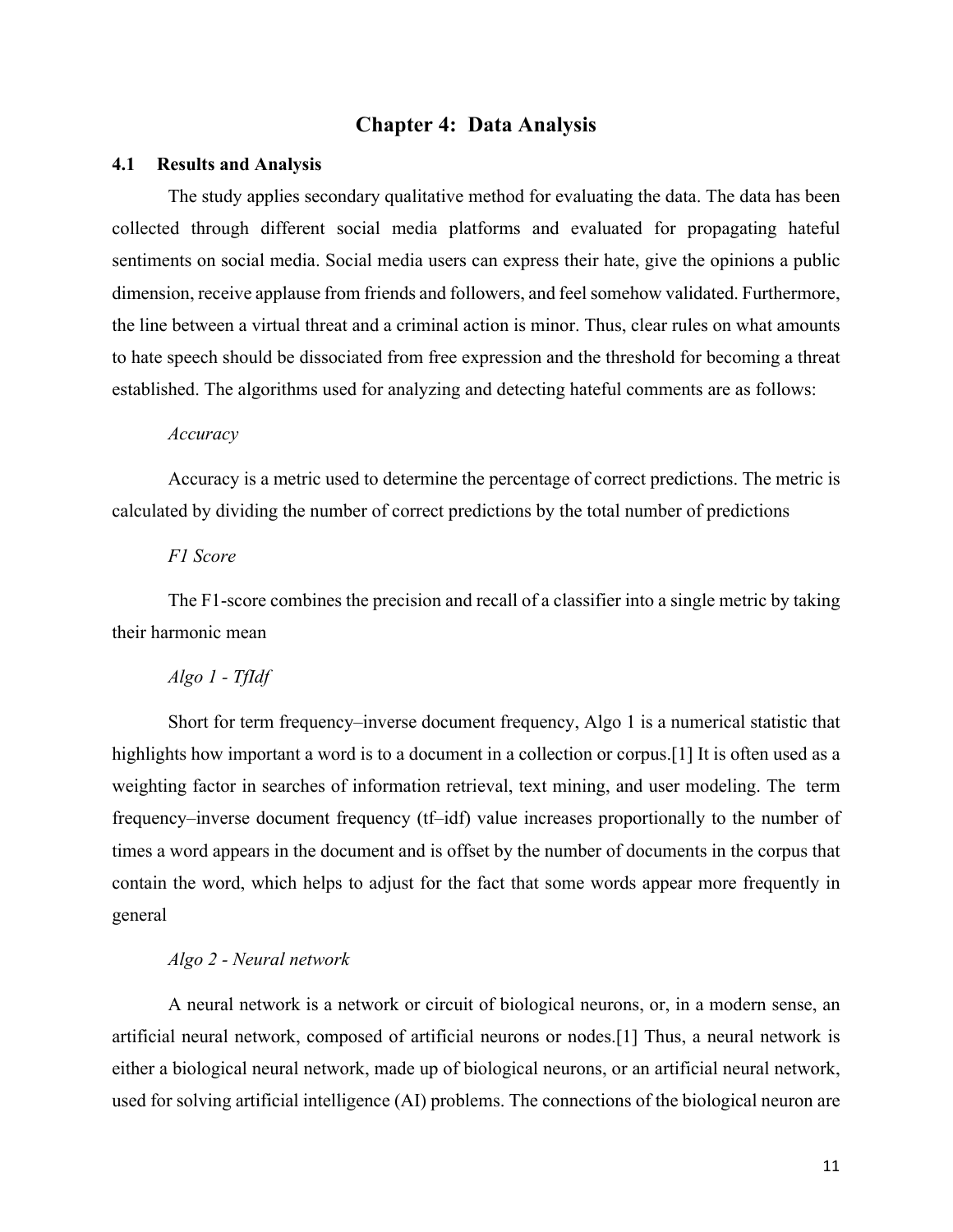modeled in artificial neural networks as weights between nodes. A positive weight reflects an excitatory connection, while negative values mean inhibitory connections. All inputs are modified by a weight and summed. This activity is referred to as a linear combination. Finally, an activation function controls the amplitude of the output. For example, an acceptable range of output is usually between 0 and 1, or it could be −1 and 1.

#### **4.2 Algorithm used**

def vectorize(doc):

 $features = defaultdict(int)$ 

for token in tokenize(doc):

```
 features[token] += 1
```
return features

vectors = map(vectorize, corpus)

To classify dataset, the following algorithm was proven useful:

def separate by class(dataset):  $separated = dict()$ 

for i in range(len(dataset)):

 $vector = dataset[i]$ 

class\_value = vector $[-1]$ 

if (class\_value not in separated):

separated [class value] = list()

separated[class\_value].append(vector)

return separated

## **4.3 Tweepy API in Streaming**

Social networks have brought a paradigm shift in relation to the way people communicate. They allow users to express their opinions "freely", without any kind of direct human contact. This opens up gaps for the emergence of hate speech on the internet. Hate speech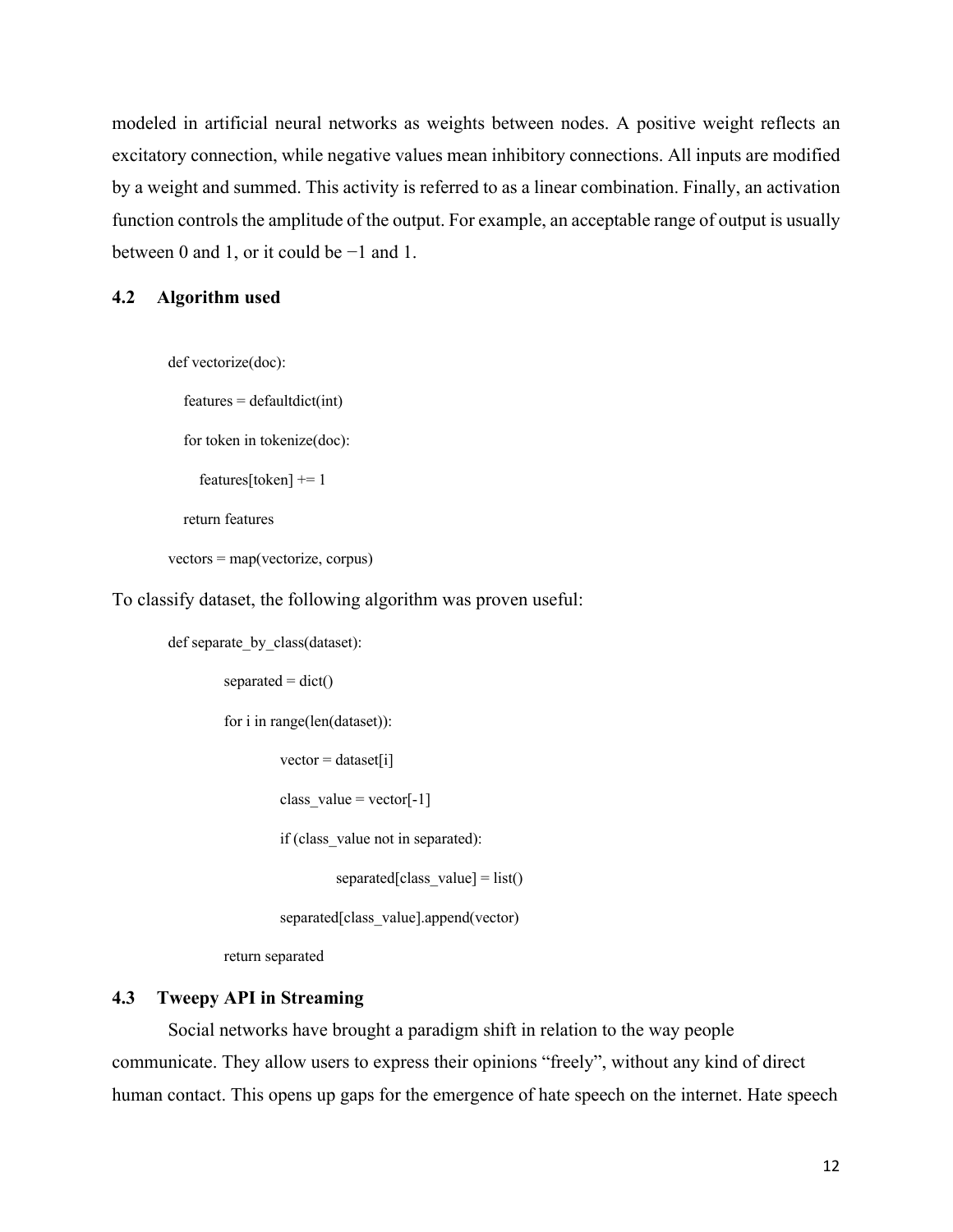refers to any comment that attacks an individual/group with respect to their race, gender, ethnicity, national origin, religion, sexual orientation or other discriminatory aspect. On social networks that allow a certain degree of anonymity, such as Twitter, this problem can be exacerbated. It has been noted that few scientific contributions have been made to counter this problem in languages.

## **4.4 Wordcloud**

This work aims to employ text processing and machine learning techniques to classify hate speech data. The objective was to explore different classification algorithms in a dataset formed by tweets (Rodriguez, Argueta & Chen, 2019). The results were evaluated through statistical metrics, and through them, comparisons were made between the results obtained and the main approaches considered as state-of-the-art. In relation to this, word cloud is prepared showing visual representation of text data, which is often used to depict keyword metadata on websites, or to visualize free form text. Tags are usually single words, and the importance of each tag is shown with font size or color.



**Figure 2: Wordcloud**

In contrast to hate comments on social media, word cloud is made on opposite which specified that most common words includes love, happy new people and birthday along with other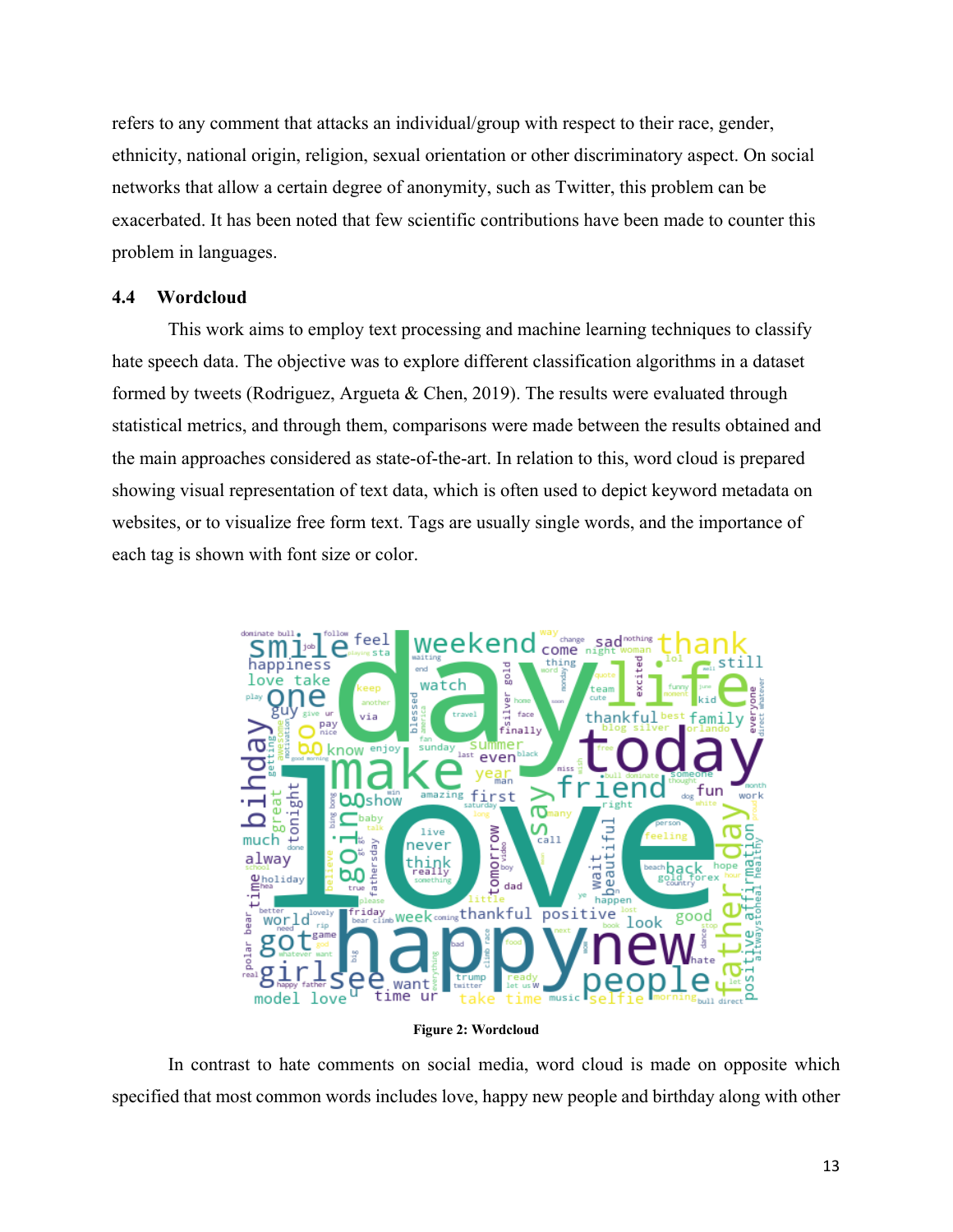joyful events. In the month of May, demonstrations took place in various parts of the world against racism and hate speech. There is currently a great deal of debate about the fine line between freedom of expression and hate speech. The first is fundamental for a democracy to exist; it represents intolerant and empathetic speech. Therefore, there is a need to understand what characterizes hate speech and how harmful it can be to a democratic society (Rodriguez, Argueta, & Chen, 2019). In this text researcher will see some views of scholars on this concept, examples of hate speech and its repercussions and, finally, ways to combat this practice, both on the internet and in the real world.

## **4.5 Corpus of Tweet Data**

There is no single definition for hate speech; however, they are all similar. Hate speech is the manifestation of ideas that incite racial, social or religious discrimination in certain groups, most often minorities. However, from this aspect it addresses points of racial, social or religious discrimination, without considering, for example, gender, sexual orientation, weight, some type of disability, class, among others. Additionally, hate speech can be characterized by manifestations of hatred, contempt or intolerance against certain groups, motivated by prejudice (Mugambi, 2017). Therefore, based on these two concepts and on the common sense that exists about the term, we can conclude that hate speech is a set of actions with an intolerant content aimed at groups, most of the time, social minorities (such as women, LGBTs, fat people, people with disabilities, immigrants, among others).



**Figure 3: Corpus of Tweet Data**

It is found that corpus of tweet data specified number of occurrences The internet has changed the way to communicate. Just having a cell phone is enough for individuals to be able to express opinion and comment on the infinite subjects and contents spread out there. But not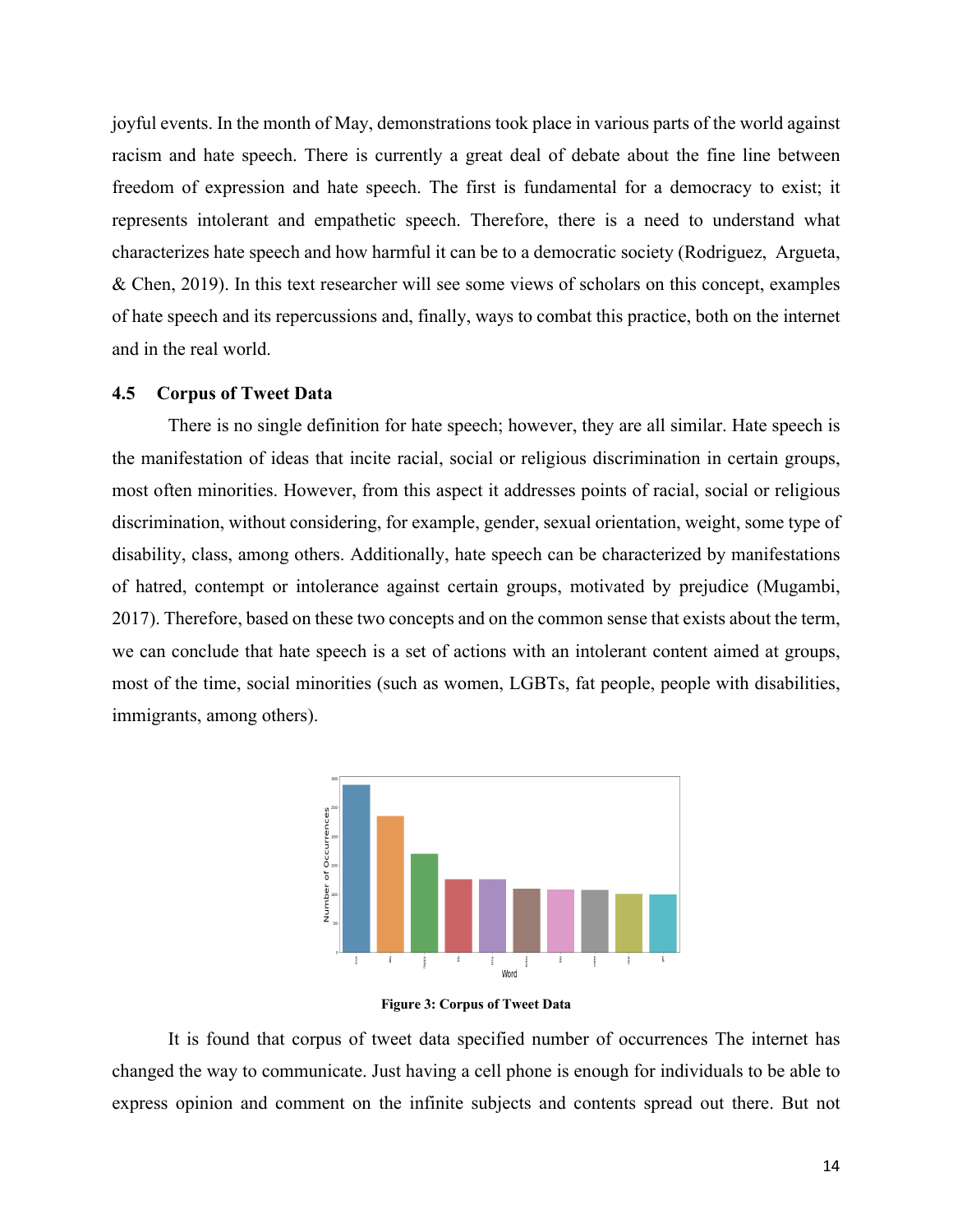everything is perfect. Ease also served evil. Hate speech and prejudice gained strength, mainly spread by fake profiles. That said, Haters and hate speech: understanding violence on social networking sites (Miškolci, Kováčová & Rigová, 2020). The work seeks to understand the relationship between hate speech and the creation of the profile of haters (or haters, in the translation of the word) and their speeches on social networks, based on the theoretical concepts of violence and how hate is placed in the virtual. In order to end this, they analyzed the speech of a text from the blog and comments made in a Facebook publication about the journalist.

### **4.6 Labels of Tweet**

The outcomes showed the environment of social networks as a facilitating tool and capable of potentiating the violence of haters, with the dissemination of hatred and the propagation of ideologies that constitute the discourse. In this way, the design of profiles remains active and results in a group of biased and prejudiced followers. An internet application monitor posts on social networks that reproduce messages of hate, racism, intolerance and that promote violence (Meza, Vincze, & Mogos, 2018). The instrument will be launched this month and will allow users to be identified and reported. According to the professor responsible for the project, human rights are viewed in a pejorative way on the internet and hate speech has gained momentum. It is necessary to dismantle this process. By making the data available, he believes it is possible to create public policies that support and empower the victims. Commissioned by the Ministry of Women, Racial Equality and Human Rights, the Human Rights Monitor, as the application was named, will seek -keys in conversations that encourage sexual violence against women, racism and discrimination against blacks, Indians, immigrants, gays, lesbians, transvestites and transsexuals. In the figure below which is showing the labels of tweets, 0 denotes tweets that are not hateful, 1 denotes tweets that are hateful.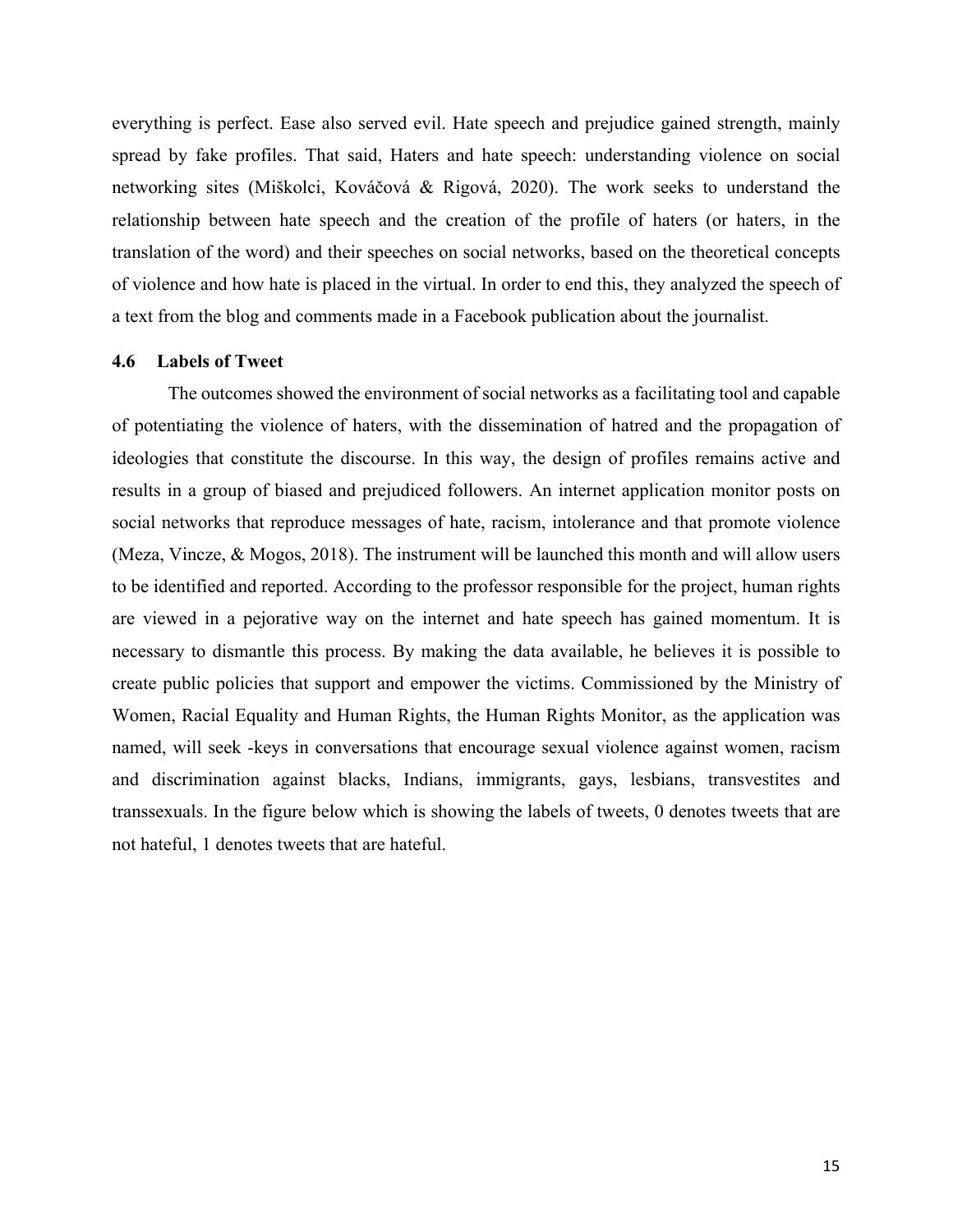

#### **Figure 4: Labels of Tweet**

In recent cases, one is different from the other. One thing is the beating of a street vendor who tried to help transvestites, from populations particularly exposed to collective violence - here it really is a hate crime, of hate for difference. They are almost always crimes inspired by the horror and fear of being able to identify with the victim - the feeling that "I kill the homeless person or the transvestite that could become and in such a way this will never become that same person. It is the fundamental basis of many racist behaviors, of extermination of different people. This is one type of mechanism of violence, but another is the case with the nightclub in Istanbul, for example, which is the desire to destroy the place where Westerners gather for their infidel parties because I don't want to be tempted by that and kill my own temptation to go crazy.

On the other hand, someone who didn't recognize herself in her body, a trans woman who lived in the interior and thought she was a monster, unique of her kind and destined for a hidden life, suddenly discovers that there are people like her at around the world, and groups, and people willing to listen, to give advice. This is the other positive effect of networks (Kwok & Wang, 2013). Now it is true that social networks are fundamentally built on the model of contemporary society, that is, individuals are worth the appreciation which they produce. Or in this case, the number of likes to posts is able to receive. This would happen even if social networks did not exist. That is, in contemporary society, individual does not worth their diplomas or even what their history is - what matters is who and how many like. This is how contemporary society works,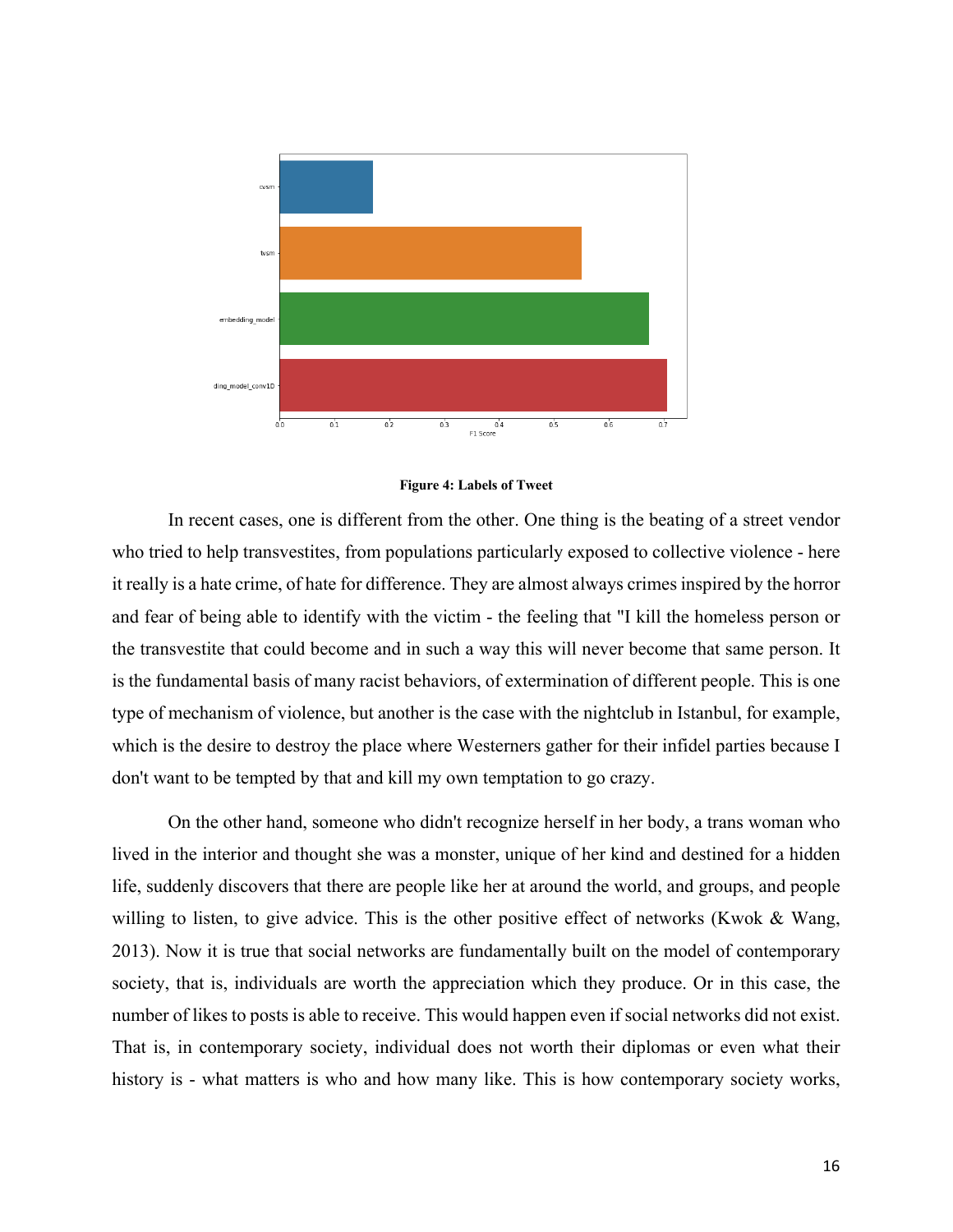whether we like it or not. Now, the problem is, when person live, they feed off of the appreciation of others, it's very easy to get tangled up in absolutely amazing group formations.



## **4.7 Tweet Label Counts**



The Internet, and especially social networks, have enabled greater interaction between people from different parts of the world. After all, we currently have numerous communication platforms at our disposal, such as Facebook, Instagram, Twitter and instant messaging applications such as WhatsApp, which allow us to make new friends and even have a romantic relationship. However, these services have been constantly used for the propagation of violence and hate speech that, in general, occurs anonymously (Kwok & Wang, 2013). The Internet has provided a transformation in humanity that, if on the one hand it is positive, has also been the scene of intense battles regarding prejudice and discourses of discrimination.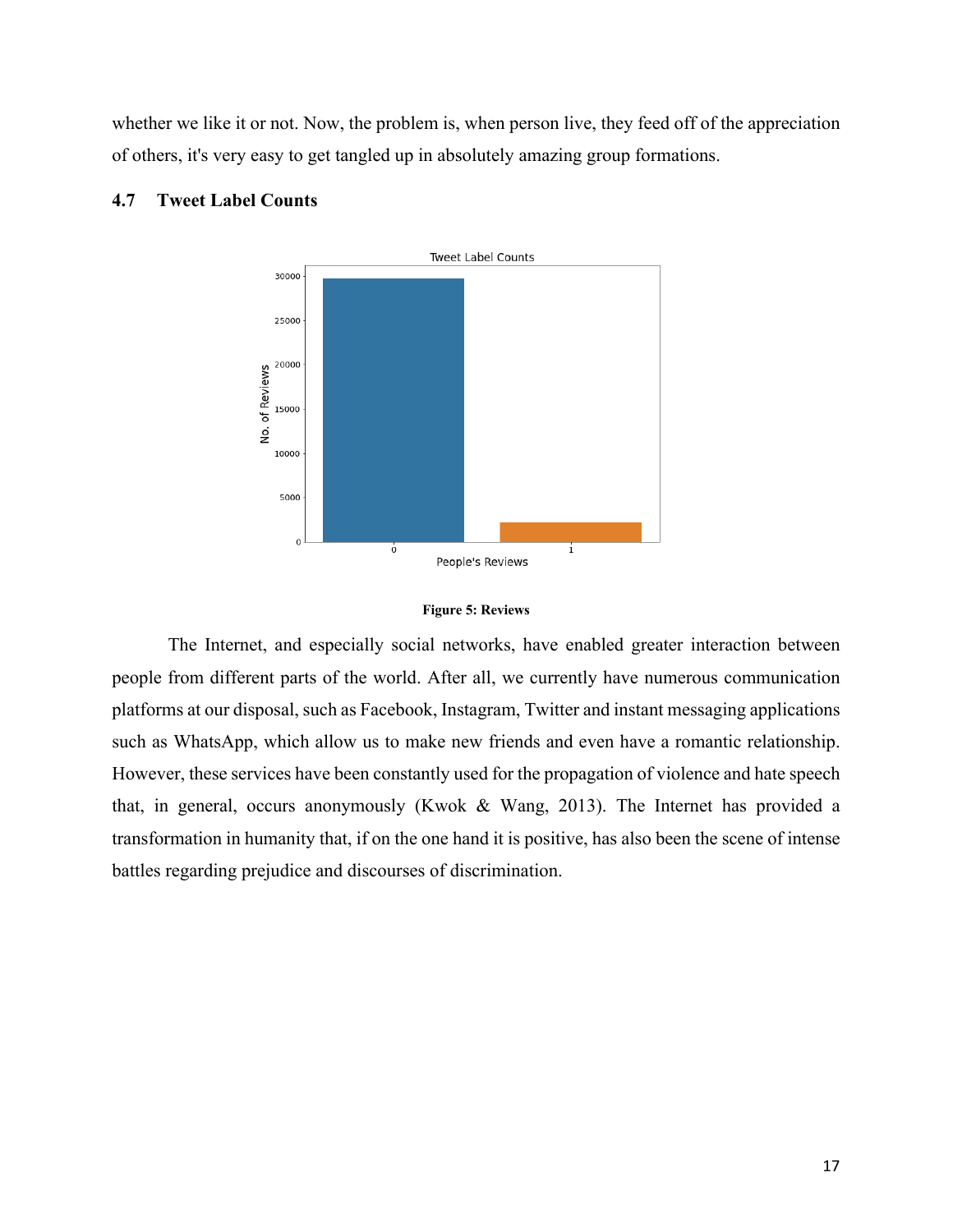## **Chapter 5: Conclusion**

## **5.1 Accuracy of Naïve Bayes Classifier**

| Naïve Bayes Classifier |        |
|------------------------|--------|
| Accuracy               | 0.6275 |
|                        | 0.613, |
| 95% CI                 | 0.657  |
| <b>Positive Class</b>  |        |

## **5.2 Interpretation of the Naïve Bayes Classifier Indicator**

Accuracy was calculated based on a 95% confidence level; accuracy is determined as the number of words identified in the positive class. Positive class is the review that falls within hateful comments. Based on this level of confidence there is a 95% confidence that 61.3% to 65.7% of hateful speech will be correctly identified. However, it can be argued that the 62.75% accuracy is not satisfactory. Therefore, it is not an accurate method.

## **5.3 Accuracy of Neural Algorithm & Confusion Matrix**

In the aim of bridging the gap in the accuracy; a neural algorithm was employed and from the results a confusion matrix was constructed.



$$
Accuracy = \frac{TP + TN}{TP + FP + TN + FN} = \frac{5262 + 334}{5262 + 683 + 334 + 114} = \frac{5596}{6393} = 0.87 = 87\%
$$

#### **Figure 6: Confusion Matrix**

From the matrix above, the level of accuracy in the predicted hate comments category is 87%. Therefore, this methodology could be consistent enough for users such as administrators or government officials to reasonably determine hate speech online.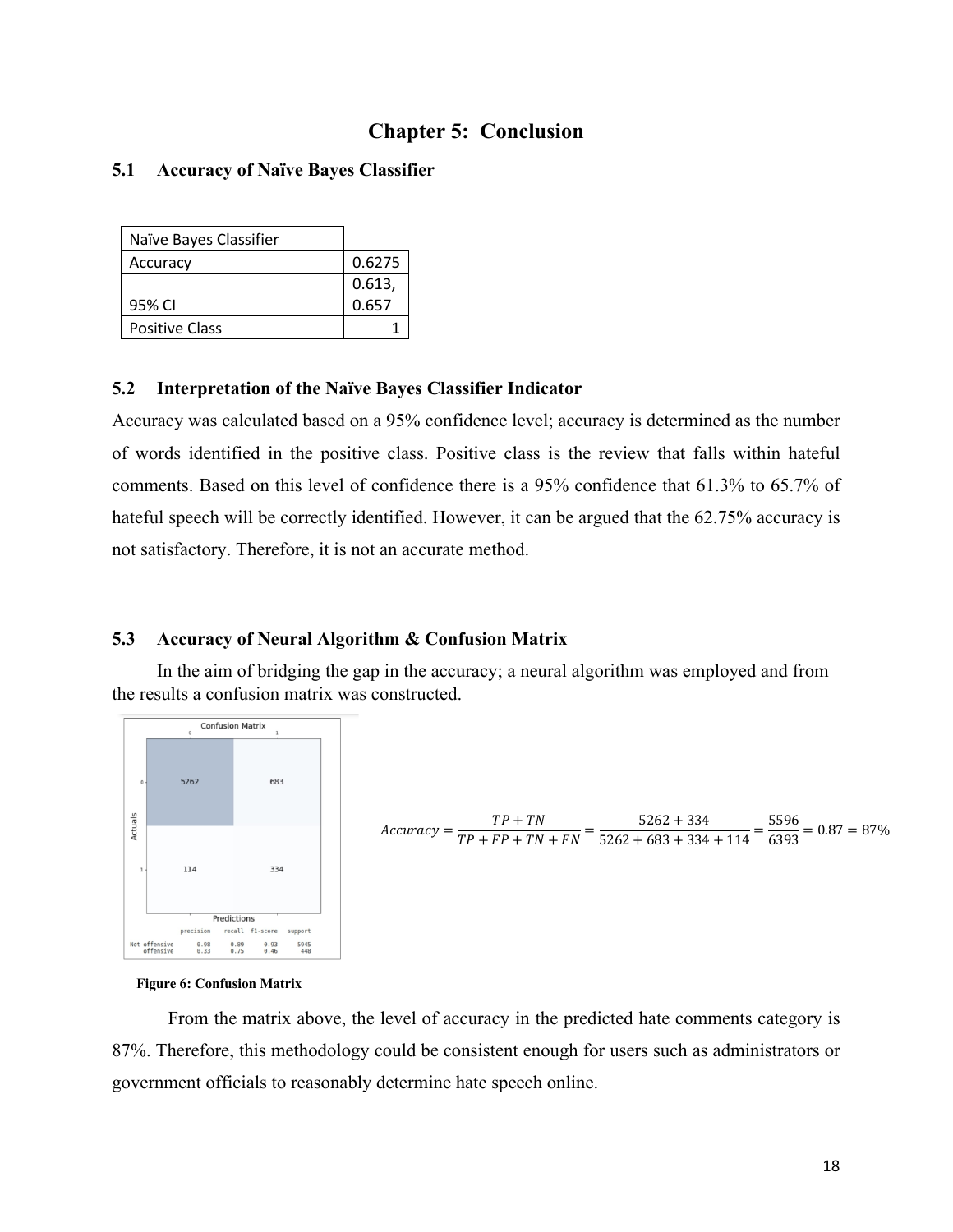## **5.4 Conclusion**

Social Media, like any other space or tool, can be used to express good and bad sentiments. Because it is a huge space, many people believe that the internet is a lawless space where they are allowed to act in the way they want, without being faced with the consequences. That's why it's still common to see intolerant comments on social media. People are careful not to express prejudice and aggressive opinions in real life, away from the screen of computers and smartphones, mainly out of fear of consequences, in the virtual world these hateful behaviors seem to be released. For Cyber Crime Specialists, the Internet and, especially, social networks facilitated bullying and hate speech, which can be practiced at any time, with the aggressor having a false sense of impunity (Kwok & Wang, 2013). Victims of hate speech delivered over the Internet can prove their accusation in court with screenshots that contain the offensive content. However, for these prints to serve as evidence, it is important that they contain the offensive content, in addition to the respective posting dates and the link. Furthermore, it is ideal to list all prints in a single document that contains essential information. If the screenshots referred to messages from collective chats, it is important to take screenshots of the list of members of the group, as well as the contact of those who made the offensive publications. However, for both cases, it may be necessary to request the Notarial Minutes at a notary's office so that one can prove the veracity and non-tampering of the content that is being used for probative purposes. After all, in a judicial process, there is no possibility of contesting the notarial act.

As previously mentioned, there is a need for a specific law that defines the crime of hate speech and the applicable penalties. In addition, social networks, online games, forums and the internet as a whole also need to be active in the fight against this crime. For this, be sure to report posts and profiles with this type of speech. However, there is still much to be done in terms of awareness. This is because many people do not even know what hate speech is, which can cause this practice to be reproduced without even knowing how serious it really is. Therefore, awareness actions are essential (Meza, Vincze, & Mogos, 2018). From lectures to dynamics in schools and work environments it is the dissemination of this type of content on the internet. In addition, the social networks have regulatory mechanisms for sensitive content, which must be activated by users when they come across any publication of intolerant and disrespectful content. Thus, even though there is no specific law, it does not mean that a person who commits a hate crime on the internet can go unpunished.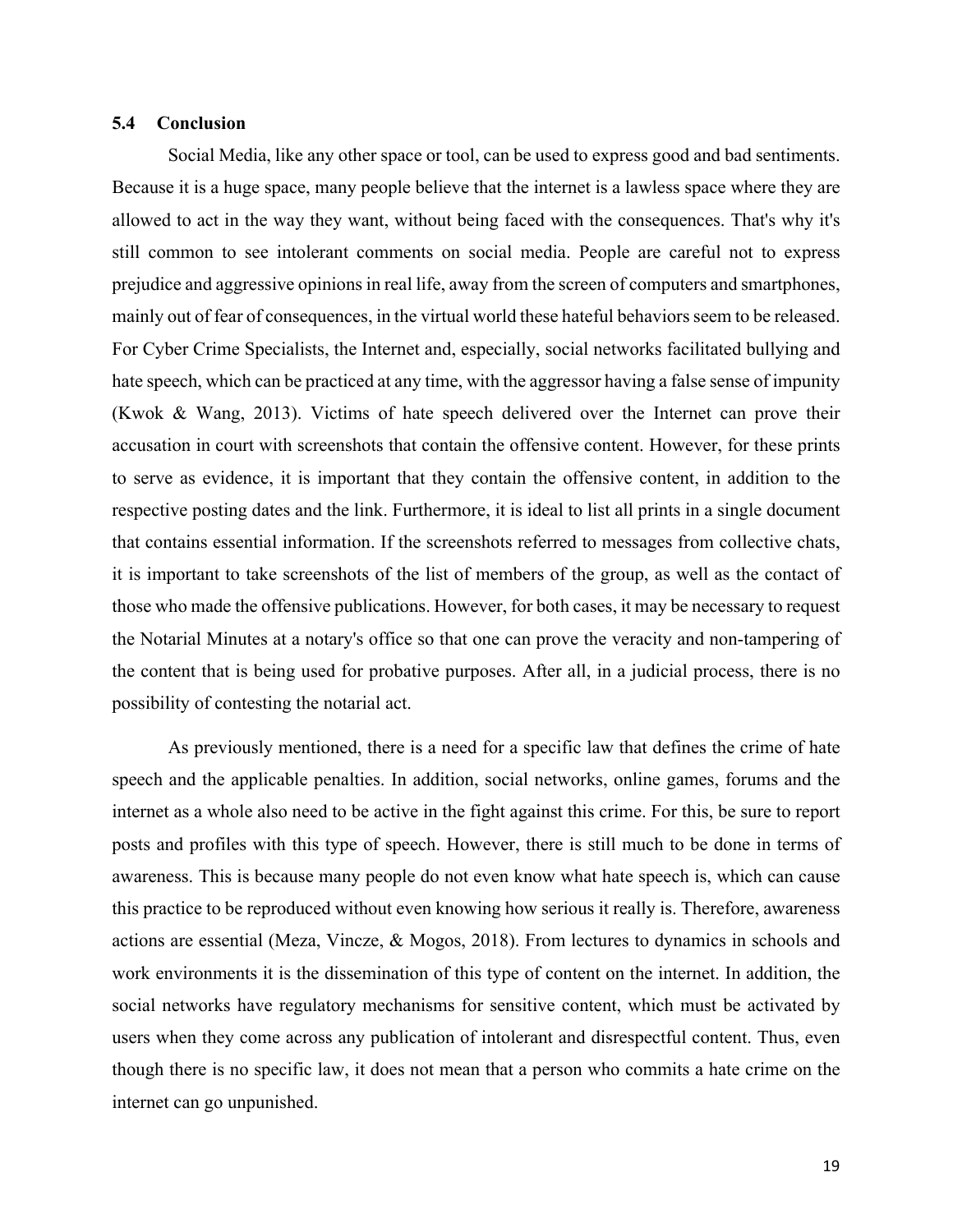By defining that no one will be subjected to inhuman or degrading treatment, as well as that the law will punish any discrimination that violates fundamental rights and freedoms, the Constitution defends human rights and punishes those who violate them, that is, those who practice hate speech. Hate speech occurs because of these singularities (origin and gender identity/sexual orientation), as if they demean the individual and make him less a human being than someone who is not in one of these classifications. This, in turn, goes against hate speech, which preaches prejudice against human beings who are part of some social minority. In other words, hate speech violates the guarantees and fundamental rights of each and every citizen .As stated earlier, hate speech is configured as a crime and attentive to the guarantees and fundamental rights of every citizen. Hate speech is considered a type of verbal violence, and its basis is the non-acceptance of differences and intolerance. However, the main debate that arises when we talk about this practice is the difference between hate speech and freedom of expression. This is because, many claim that freedom of expression gives them the right to express themselves in the way that best suits them on any and all topics.

### **5.5 Recommendations for Future Work**

The study sought to establish an empirical method for comprehensively detecting, quantifying, and categorizing hateful comments on social networks. Whereas the study proposes an objective criterion that can be used to detect hateful social media posts and comments, some gaps in the area limit effective application of strategies that can contain the vice. The weaknesses and limitations of each of the tools and techniques developed in the research study have indicated a need to build the body of knowledge in the area as recommendations for further work. Better tools with healthier validity and accuracy levels should be developed. As earlier noted, scientific contributions made to specifically counter the problem of hate-speech in social media circles are generally few. In most cases, scientists will brush off the problem by citing the need to grant users freedom of speech. However, the problem presents a window of opportunity for researchers to build models that can have practical social impact on the global scale.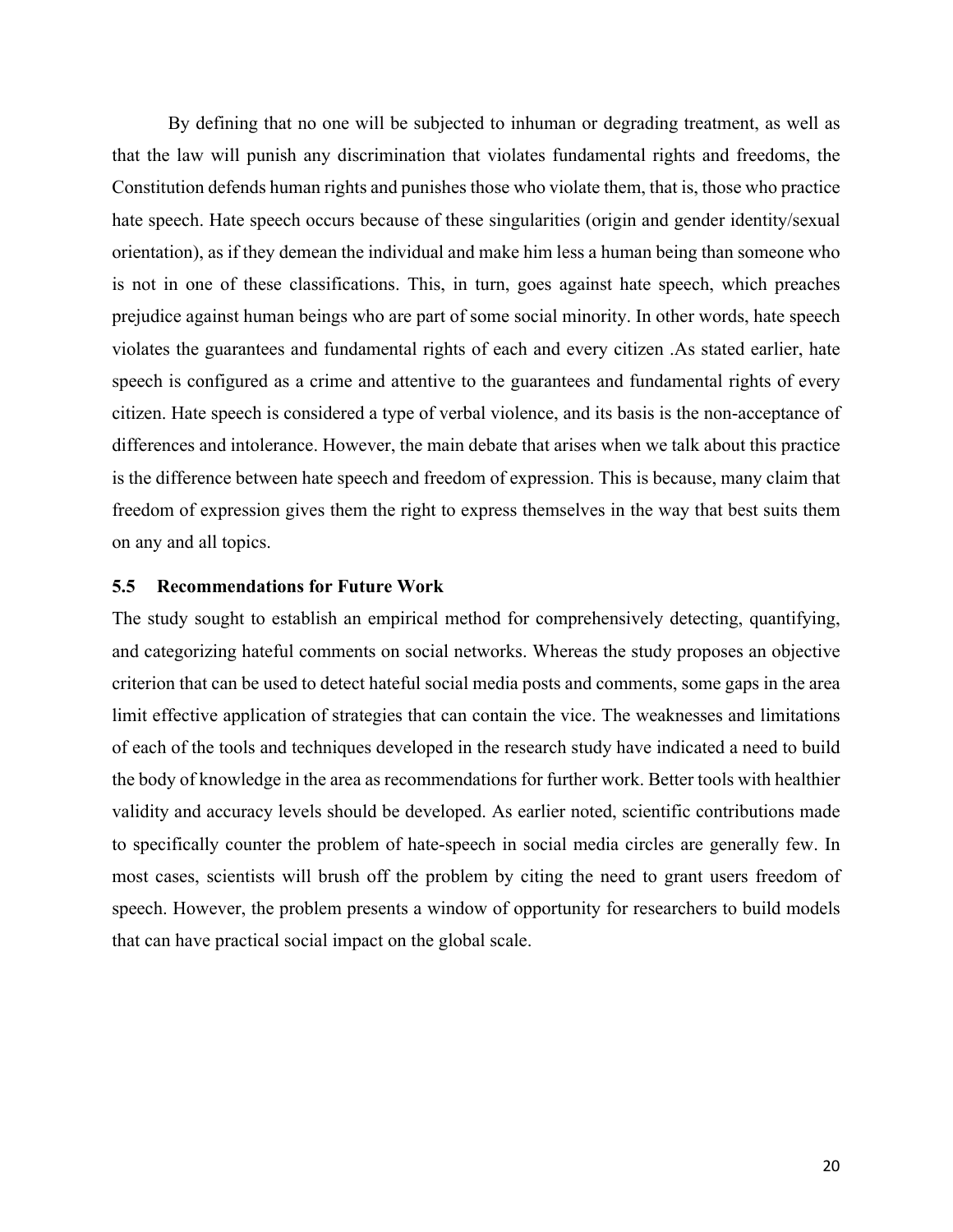### **References**

- 1 Al-Hassan, A., & Al-Dossari, H. (2019). *Detection of Hate Speech in Social Networks: a Survey on Multilingual Corpus*. *February*, 83–100. https://doi.org/10.5121/csit.2019.90208
- 2 Anderson, M. (2016, Aug. 15). The hashtag #BlackLivesMatter emerges: Social activism on Twitter. *Pew Research Center.* https://www.pewresearch.org/internet/2016/08/15/thehashtag-blacklivesmatter-emerges-social-activism-on-twitter/
- 3 Bianchini, G., nzo Ferri, L., & Giorni, T. (2018). Text analysis for hate speech detection in Italian messages on Twitter and Facebook. *EVALITA Evaluation of NLP and Speech Tools for Italian*, *12*, 250.
- 4 Döring, N., & Mohseni, M. R. (2020). Gendered hate speech in YouTube and YouNow comments: Results of two content analyses. *SCM Studies in Communication and Media*, *9*(1), 62–88.
- 5 Everson, M., Gundlach, E., & Miller, J. (2013). Social media and the introductory statistics course. *Computers in Human Behavior*, *29*(5), A69–A81.
- 6 Freund, L. E., & Shah, K. M. (1994). A Survey of Simulation Courses in Industrial Engineering Programmes. *European Journal of Engineering Education*, *19*(1), 93–103. https://doi.org/10.1080/03043799408923274
- 7 Guo, L., & Johnson, B. G. (2020). Third-person effect and hate speech censorship on Facebook. *Social Media+ Society*, *6*(2), 2056305120923003.
- 8 Haoxiang, W. (2020). Emotional analysis of bogus statistics in social media. *Journal of Ubiquitous Computing and Communication Technologies (UCCT)*, *2*(03), 178–186.
- 9 Iacus, S. M., Porro, G., Salini, S., & Siletti, E. (2020). Controlling for selection bias in social media indicators through official statistics: A proposal. *Journal of Official Statistics*,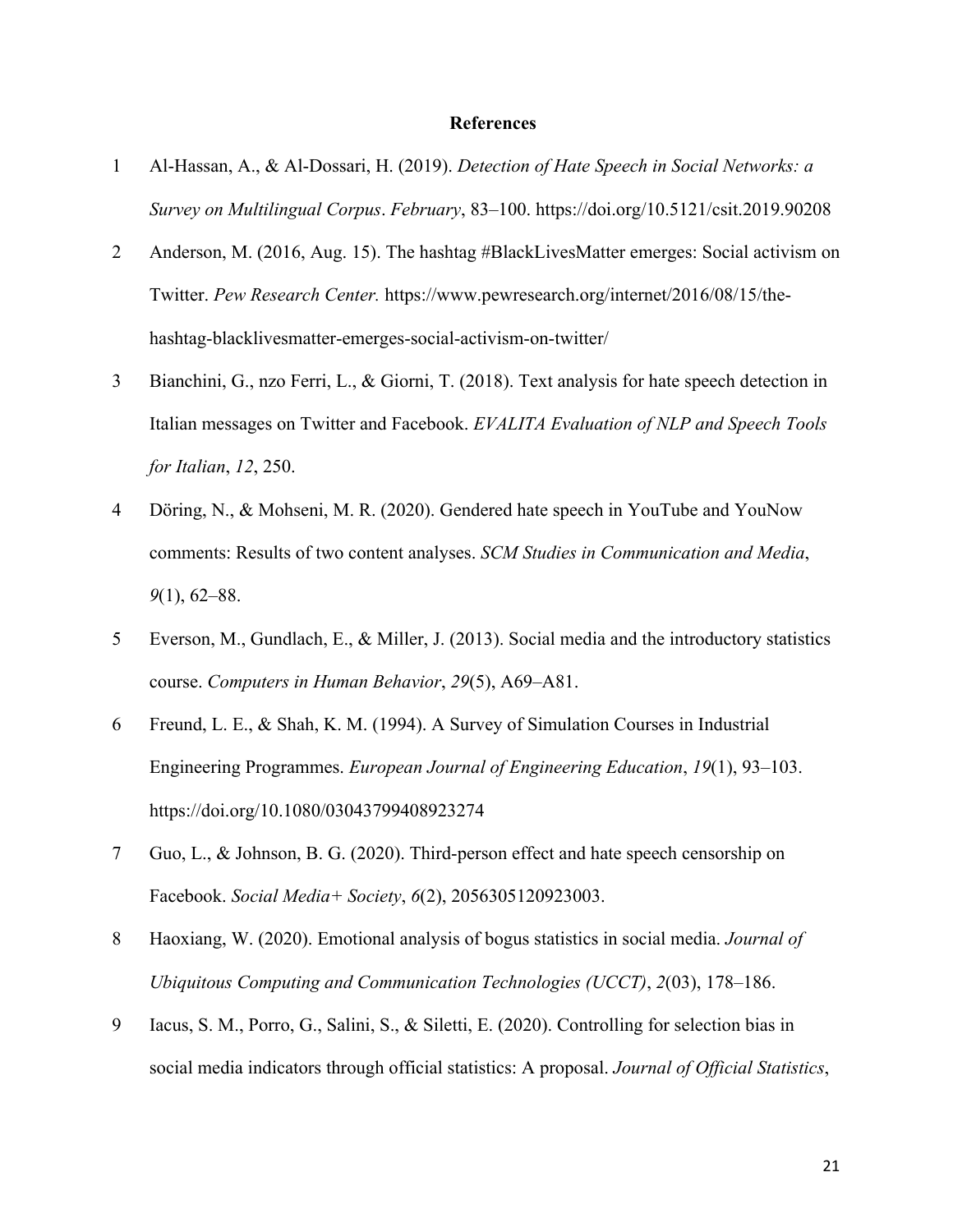*36*(2), 315–338.

- 10 Kalsnes, B., & Ihlebæk, K. A. (2021). Hiding hate speech: political moderation on Facebook. *Media, Culture & Society*, *43*(2), 326–342.
- 11 Kiilu, K. K., Okeyo, G., Rimiru, R., & Ogada, K. (2018). Using Naïve Bayes Algorithm in the detection of Hate Tweets. *International Journal of Scientific and Research Publications (IJSRP)*, *8*(3). https://doi.org/10.29322/ijsrp.8.3.2018.p7517
- 12 Kwok, I., & Wang, Y. (2013). Locate the Hate: Detecting Tweets against Blacks. *AAAI*.
- 13 Leonhard, L., Rueß, C., Obermaier, M., & Reinemann, C. (2018). Perceiving threat and feeling responsible. How severity of hate speech, number of bystanders, and prior reactions of others affect bystanders' intention to counterargue against hate speech on Facebook. *SCM Studies in Communication and Media*, *7*(4), 555–579.
- 14 Meza, R. M., Vincze, H.-O., & Mogos, A. (2018). Targets of Online Hate Speech in Context: A Comparative Digital Social Science Analysis of Comments on Public Facebook Pages from Romania and Hungary. *Intersections. East European Journal of Society and Politics*, *4*(4).
- 15 Miškolci, J., Kováčová, L., & Rigová, E. (2020). Countering hate speech on Facebook: The case of the Roma minority in Slovakia. *Social Science Computer Review*, *38*(2), 128–146.
- 16 Mugambi, S. K. (2017). *Sentiment analysis for hate speech detection on social media : TF-IDF weighted N-Grams based approach*.
- 17 Rasel, R. I., Sultana, N., Akhter, S., & Meesad, P. (2018). Detection of Cyber-Aggressive Comments on Social Media Networks: A Machine Learning and Text Mining Approach. *Proceedings of the 2nd International Conference on Natural Language Processing and Information Retrieval*, 37–41. https://doi.org/10.1145/3278293.3278303